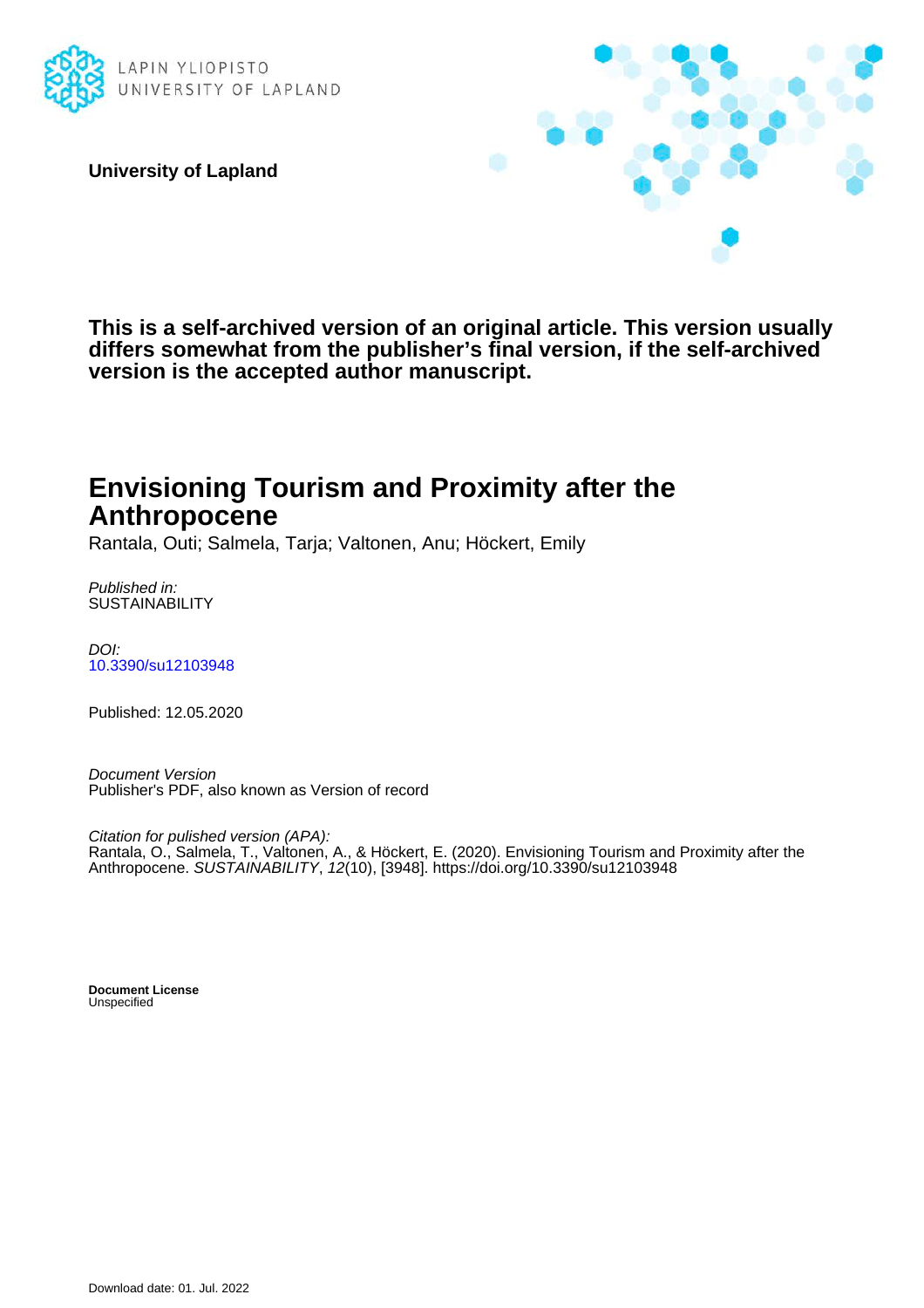



## *Article* **Envisioning Tourism and Proximity after the Anthropocene**

### **Outi Rantala 1,[\\*](https://orcid.org/0000-0003-2340-9522) , Tarja Salmela <sup>1</sup> [,](https://orcid.org/0000-0002-0820-517X) Anu Valtonen <sup>2</sup> and Emily Höckert <sup>1</sup>**

- <sup>1</sup> Multidimensional Tourism Institute, University of Lapland, 96300 Rovaniemi, Finland; tarja.salmela@ulapland.fi (T.S.); emily.hockert@ulapland.fi (E.H.)
- <sup>2</sup> Faculty of Social Sciences, University of Lapland, 96300 Rovaniemi, Finland; anu.valtonen@ulapland.fi
- **\*** Correspondence: outi.rantala@ulapland.fi

Received: 24 March 2020; Accepted: 4 May 2020; Published: 12 May 2020



**Abstract:** The current Earthly crisis demands new imaginings, conceptualisations and practices of tourism. This paper develops a post-anthropocentric approach to envisioning the possibilities of the 'proximate' in tourism settings. The existing generic definitions of proximity tourism refer to a form of tourism that emphasises local destinations, short distances and lower-carbon modes of transport, as well as the mundane exceptionality of the ordinary. We conceptualise proximity tourism with feminist new materialist literature, which accords agency to the ongoing common worlding of all matter—including but not limited to humans—rather than to separate individual agents. More specifically, our research explores the idea of proximity by drawing closer to the geo—to the Earth—through geological walks in the Pyhä National Park in Finnish Lapland. We analyse these walks with the notions of rhythmicity, vitality and care—ideas constructed from the theoretical heritage guiding our study. By doing this, we explore the potential of proximity tourism in ways that intertwine non-living and living matter, science stories, history, local communities and tourism. The outcome of this analysis, we propose, composes one possible narrative of tourism after the Anthropocene.

**Keywords:** proximity tourism; Anthropocene; more-than-human; new materialism

#### **1. Introduction**

A great part of the academic debate surrounding the Anthropocene and tourism has focused on climate change. Much of the research on the topic has been dedicated to quantitative studies that predict a substantial acceleration of international tourism on macro levels [\[1,](#page-13-0)[2\]](#page-13-1). Tourism researchers Stefan Gössling, C. Michael Hall and David Scott, for example, place a focus on the limitations of technological advancement in compensating for the emissions caused by the rapid growth of tourism, the difficulties of demanding responses to climate change from broader tourist populations, the limited progress towards decarbonisation in tourism and the lack of consensus among tourism leaders on how to contribute to the mitigation of environmental impact [\[3](#page-13-2)[–6\]](#page-14-0). Moreover, it has been pointed out that developing countries, which could benefit the most from the contributions of tourism, are also the most vulnerable to climate change, creating a vicious cycle of growing tourism, emissions and vulnerability [\[7\]](#page-14-1). As argued by other scholars, the current discourse on sustainability does not provide adequate tools for addressing and solving the profound earthly crisis [\[8,](#page-14-2)[9\]](#page-14-3) or making change within the tourism sector [\[2,](#page-13-1)[10\]](#page-14-4). This is because the associated concepts and practices, such as green growth, still rely on business-oriented thinking driven by the imperative of growth, are human-centric in their scope and perpetuate the nature–culture divide. Therefore, a more radical change in imagining, conceptualising and practising tourism is needed.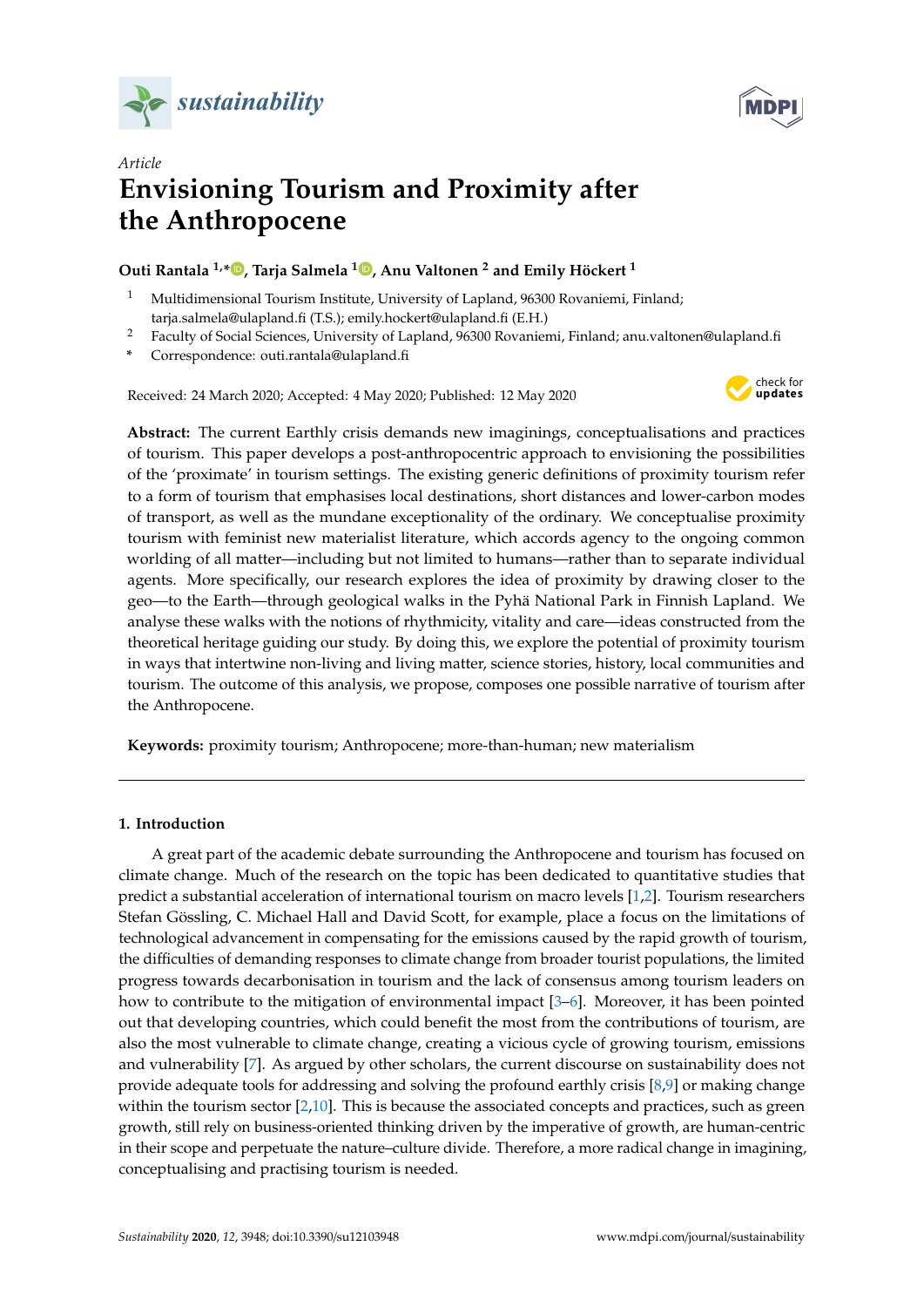In the paper at hand, we propose proximity tourism—and one particular form, geotourism [\[11](#page-14-5)[–13\]](#page-14-6)—as a possible source of hope for surviving the earthly crisis. Proximity tourism emphasises local destinations, short distances and lower-carbon modes of transportation [\[14](#page-14-7)[,15\]](#page-14-8). In a situation where carbon emissions need to be cut down radically, it offers a new way of understanding and orienting oneself towards tourism. In the existing literature, proximity tourism has been approached through questions of attractiveness [\[16\]](#page-14-9), cultural and physical distance [\[17\]](#page-14-10), walkability [\[18\]](#page-14-11) and transportation and accessibility [\[19\]](#page-14-12). In the Nordic context, much attention has also been paid to local tourism in second homes [\[20\]](#page-14-13). Moreover, Steven Hollenhorst, Susan Houge-Mackenzie and David Ostergren [\[14\]](#page-14-7) introduce the term locavism, which refers to bioregional tourism that takes place close to home, shifting attention away from distant, exotic places to one's own backyard and favouring slow travel on the ground. The authors argue that "a key element in the shift from tourism to locavism may lie in the realisation that a simple connection to one's human and ecological community is equally valuable and rewarding as distant tourism experiences" [\[14\]](#page-14-7) (p. 314).

We approach proximity tourism with an example of geotourism, which is, at its best, grounded in sustainable, responsible educational choices and practices, placing a strong emphasis on geoethics and geoconservation [\[11](#page-14-5)[,13,](#page-14-6)[21\]](#page-14-14). Thus, our empirical example of proximity tourism—the geo walk—connects our paper with existing research on geotourism. Geotourism—tourism with a geological purpose [\[11\]](#page-14-5) and the aim to promote awareness of geoheritage [\[13,](#page-14-6)[22\]](#page-14-15)—connects with Hollenhorst et al. [\[14\]](#page-14-7)'s community-oriented notions of locavism by identifying the value of human and nonhuman local communities in tourism practice. Geotourism also holds educational potential, motivating people to understand the connections between geological processes and current environmental issues, such as climate change and threats to nature's biodiversity [\[13\]](#page-14-6) (pp. 4–5). Altogether, geotourism bridges the nature–culture divide and enhance awareness of geoethics [\[13,](#page-14-6)[23\]](#page-14-16). Peppoloni and colleagues [\[23\]](#page-14-16) (p. 31) remind us that *geo* refers to '*gaia*', meaning 'Earth' (Greek), or 'home, the dwelling place', '*ga*', based on its Sumerian base. Thus, we treat human interactions with the *geo*, including geotourism practices, as essentially ways of encountering-with [\[24\]](#page-14-17) and becoming-with the Earth [\[25\]](#page-14-18). To become-with the Earth invites us not only to observe from distance, but to dwell—to return *home*. Geological walks are a way to come back and become attuned to our shared histories with and from the Earth.

Continuing down the path opened by the aforementioned seminal research on proximity tourism, we see a need to further deepen its theoretical premises. Our main concern is that the current body of work relies mainly on anthropocentric accounts of travelling close. It pays heightened attention to humans' motivations to practice, or not to practice, proximity tourism, and to the accessibility of proximity tourism destinations. In their study, Hollenhorst et al. [\[14\]](#page-14-7) link proximity to connection with one's human and ecological community, while Inma Díaz Soria and Joan Carles Llurdés Coit [\[26\]](#page-14-19) connect it to the appreciation of the mundane exceptionality of the supposedly ordinary—which, we might add, includes the exceptionality of proximate nature and its histories. Proximity could also mean something other than being physically close [\[26\]](#page-14-19). Inspired by these unfinished stories of 'proximity', our contribution lies in its exploration of different ways of thinking, doing and researching proximity beyond, but in relation to, the Anthropocene.

In order to experience and understand proximity beyond the mere human community, we apply post-anthropocentric theorising and employ feminist new materialist concepts [\[27–](#page-14-20)[29\]](#page-14-21). We understand post-anthropocentric theorising as a feminist undertaking directed towards overcoming species boundaries and violent hierarchies among earthly inhabitants. In Donna Haraway's words [\[28\]](#page-14-22), it is about crafting kin-stories with multiple Others. This necessitates the decentring of humans as 'masters of the Earth', and instead cherishes the entanglement of all life [\[27](#page-14-20)[,30\]](#page-14-23) in the past, present and future [\[31\]](#page-14-24). Engaging with and becoming responsive to the temporalities, histories and togetherness of all life coincides with 'a return to the Earth' that sets the ground for geotourism. For far too long, the Earth has been considered "too earthy to be worthy of serious attention", being beneath us and not above, in the sky, enabling humankind to look into the heavens and stars [\[32\]](#page-14-25) (p. 70).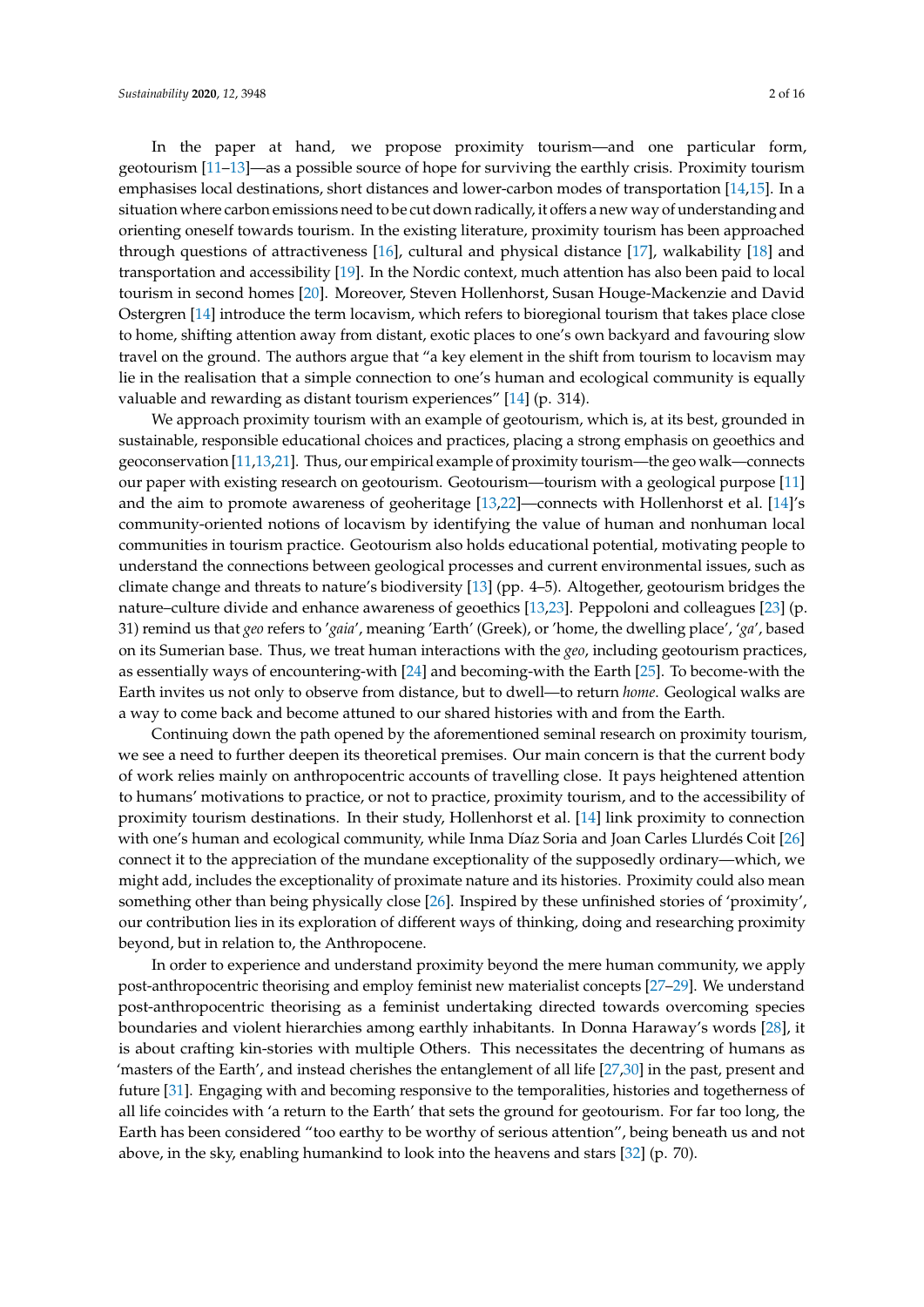By embracing this earthiness, we consider geotourism as having the innate potential to fuel post-anthropocentric theorising, allowing the conceptualising of tourism beyond the Anthropocene. To drive this change, we employ three theoretical concepts inspired by feminist new materialist heritage—rhythmicity [\[33\]](#page-15-0), vitality [\[34\]](#page-15-1) and care [\[29\]](#page-14-21)—that connect us to Earthly stories and allow us to analyse our empirical example, the geo walk. Methodologically, we lean on the walking-with method [\[35\]](#page-15-2), which likewise draws from feminist new materialist theory and pays particular attention to the ways in which walkers, as embodied and emplaced within a specific setting, walk with multiple others [\[36\]](#page-15-3). Based on this framework, our attention in this paper is placed on the situated, down-to-earth perspective of practising proximity tourism while walking with, and on, the famous and unique geologic formations of our empirical site, the Pyhä National Park in the Finnish Lapland, for which guided geo walks are organized annually during the autumn season.

With these three concepts and our empirical example, we set out to illustrate how we can learn about the complex processes of life constantly taking place proximate to us through our touristic experiences. We explore the ways we can sensitise ourselves both to the new stories that are being born every moment and to the new histories that are being created. Thus, our task is to go beyond the Anthropocene in theorising proximity tourism.

#### **2. Theoretical Orientation: Post-Anthropocentric Theorising**

"Nature can no longer be imagined as a pliable resource for industrial production or social construction. Nature is agentic—it acts, and those actions have consequences for both the human and nonhuman world". [\[37\]](#page-15-4) (pp. 4–5)

Post-anthropocentric theorising can be traced back to an origin in feminism(s) as an emancipatory theory and philosophy [\[38\]](#page-15-5) (p. 17). We will first briefly introduce the feminist legacy guiding our paper, after which we will point out the key tenets of feminist new materialism that characterise our post-anthropocentric theorising. These rest on the three concepts guiding our theoretical work, introduced in detail in dialogue with our empirical example of geo walks.

It has been made evident that feminist approaches "have the potential to mount a radical challenge to humanist academic discourses and practices surrounding sustainability, social responsibility and justice" [\[38\]](#page-15-5) (p. 167, referring to Plumwood, 1993). The possibilities and alternatives provided by feminist theories to thought about the Anthropocene are varied, as exemplified by the valuable contributions of influential feminist scholars in the book *Anthropocene Feminism* [\[39\]](#page-15-6). Grusin notes that the concept of the Anthropocene has been present in feminism and queer theory for decades: It is "a genealogy that is largely ignored, or, worse, erased, by the masculine authority of an institutional scientific discourse that now seeks to name our current historical moment the Anthropocene" [\[39\]](#page-15-6) (p. viii). We argue that the need for new, more complex and sensitive conceptualisations of the Anthropocene suggested by feminist scholars, together with imaginaries of what happens after the Anthropocene, are tightly connected to the study and practice of tourism, as well as to explorations of the role of the post-anthropocentric tourist. Feminist theories disrupt and complicate generic notions of what counts as 'sustainable', 'ethical', 'right' or 'wrong', thus rejecting normative accounts of 'sustainable tourism' that are unavoidably built upon unequal power relations when envisioned from anthropocentric standpoints.

Within feminist theories, feminist new materialism forms the particular inspiration for our study of proximity. In recent decades, feminist new materialism has become a popular approach in various disciplines, ranging from the social sciences, arts, cultural and media studies, science and technology to contemporary philosophy [\[40\]](#page-15-7) (p. 297). Deconstructing the material/discursive dichotomy "that retains both elements without privileging either" [\[37\]](#page-15-4) (p. 6), feminist new materialism's practitioners are multidisciplinary and draw from various theoretical heritages, as an interest in matter is not bounded to any academic or scientific discipline [\[37\]](#page-15-4) (pp. 9–10). However, a focus on 'matter', meaning "a dynamic and shifting entanglement of relations" [\[30\]](#page-14-23) (p. 224), is a key element in drawing scholars of feminist new materialism together. In their view, matter is simultaneously a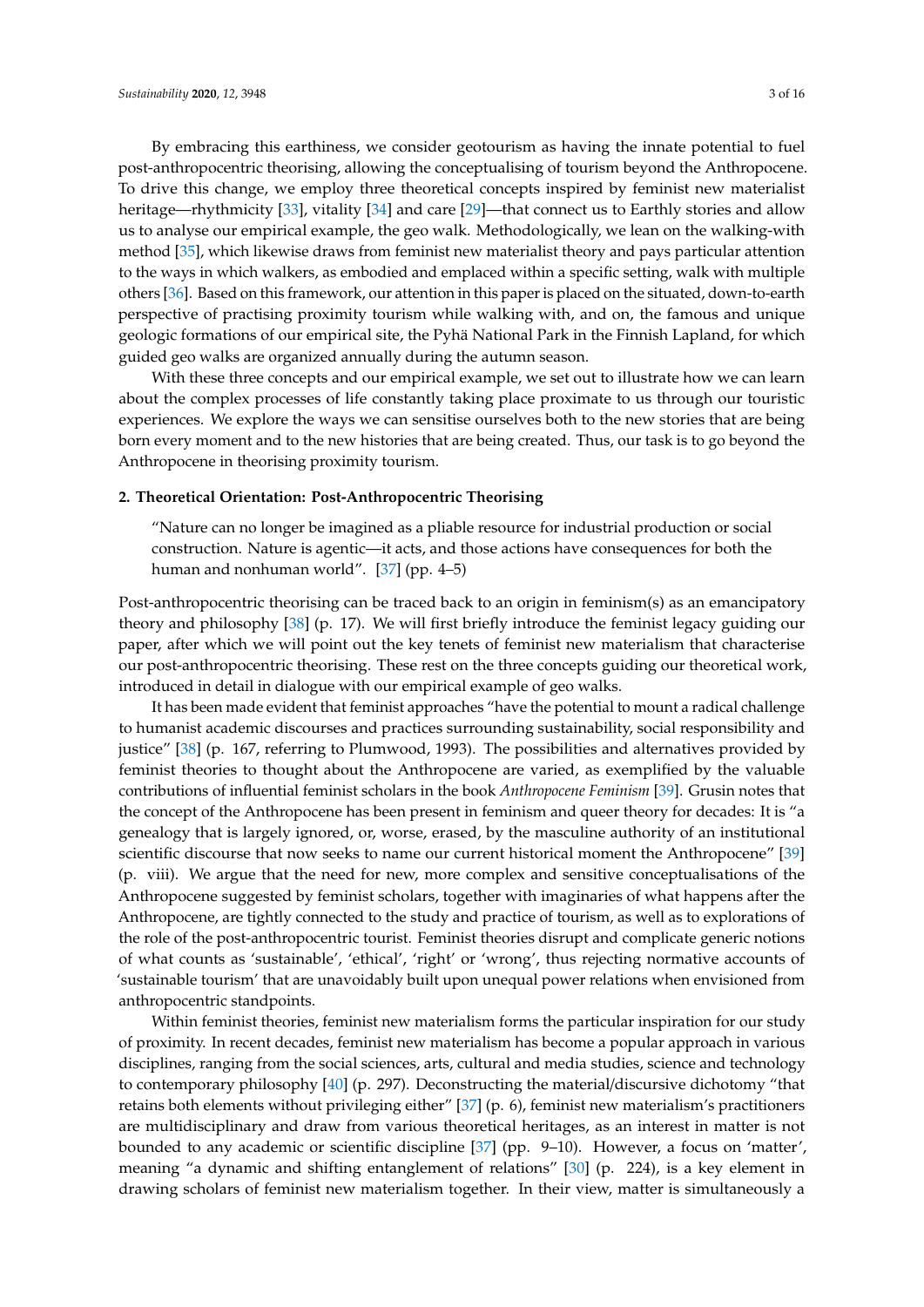verb and a noun: Matter is mattering, an ongoing movement "between nature and culture, the animated and automated, bodies and environments" [\[41\]](#page-15-8). As such, its character is "fundamentally multiple, self-organising, dynamic and inventive" [\[41\]](#page-15-8), fuelling material feminism's demand for "profound—even startling—reconceptualisations of nature"  $[37]$  (p. 5).

Mattering, as an ongoing process 'in-between', holds in itself another central tenet of feminist new materialism: Entanglement. Karen Barad notes how we "lack an independent, self-contained existence" [\[30\]](#page-14-23) (p. ix), an idea that forms the basis for post-anthropocentric theorising. Anna Tsing beautifully describes the meaning of entanglement: " . . . rather than limit our analyses to one creature at a time (including humans), or even one relationship, if we want to know what makes places liveable, we should be studying polyphonic assemblages, gatherings of ways of being" [\[42\]](#page-15-9) (p. 157). In the field of geology, Marcia Bjornerud relates to Tsing's thoughts of polyphony when referring to "our extended family of living organisms", and to the utmost necessity of recognising our place in time in relation to this extended family [\[43\]](#page-15-10) (pp. 16–17). Geology's acknowledgement of 'deep time'—a timescale that points to the Earth's multi-billion-year history, escaping human comprehension—communicates with the philosophy of mattering. However, as Frodeman [\[32\]](#page-14-25) (p. 71) notes, there has been a wide neglect of the concept of geologic time within human sciences, pointing to its undiscovered potential. For post-anthropocentric theorising, deep, more-than-human timescales, mattering and entanglement provide ways to undo dichotomies between nature and culture, the discursive and material, the theoretical and empirical and the human and non-human by examining the becoming of these diverse dimensions of the world in relation to each other [\[44\]](#page-15-11) (p. 28). In this relationality, situatedness becomes important: By acknowledging the liveliness of the material and non-human dimensions of the world, and the productiveness of relations with and among them, feminist new materialist approaches take into account situated knowing in new forms [\[44\]](#page-15-11) (p. 36).

With this feminist and new materialist legacy, we propose that envisioning ecologically attentive ways of knowing, doing and theorising tourism, with a focus on the 'proximate', is made possible by post-anthropocentric theorising. Fundamentally, such theorising moves beyond human centrism. It requires us to 'notice', meaning that "We need to know the histories humans have made in these places and the histories of nonhuman participants" [\[42\]](#page-15-9) (p. 160). Post-anthropocentric theorising encourages curiosity towards life beyond, and entangled with, humans. The re-discovery of such curiosity and a related sense of wonder is also considered essential to the development of modern geotourism [\[13\]](#page-14-6) (p. 8).

Post-anthropocentric theorising is thus a posthumanist project, at the heart of which lies the questioning of the centrality of human power [\[38\]](#page-15-5) (p. 168). When learning about the complex processes of life that constantly take place outside the everyday lives of humans—the new stories born every moment, the new histories created—it seems outlandish to consider the stories of humans to be the most important or interesting. Yet, as Tsing notes, " . . . we are not used to reading stories without human heroes", as human centrism holds tightly to "dreams of progress" [\[42\]](#page-15-9) (p. 155). This fixation on human protagonists is communicated also in Bjornerud's [\[43\]](#page-15-10) account on timeliness. Bjornerud points out that we so often lack "a sense of temporal proportion—the durations of the great chapters in Earth's history, the rates of change during previous intervals of environmental instability, the intrinsic timescales of 'natural capital' like groundwater systems" (p. 7). A disinterest towards natural history that characterizes a considerable portion of humans [\[43\]](#page-15-10) (p. 7) makes post-anthropocentric theorising ever more important. Not being used to something, or lacking an interest in something, does not mean that we cannot learn or become interested. We argue that to take on this task, to go beyond the Anthropocene in theory and practice, is a crucial question of 'response-ability'. Posthuman theorising requires that we become response-able to those we meet and have met [\[28,](#page-14-22)[45\]](#page-15-12) (p. 130)—and, to add, also to those we have never had a chance to physically encounter, but of whom we can hear stories about—forming a moral obligation to them [\[46\]](#page-15-13) (p. 16). Through this response-ability, post-anthropocentric theorising becomes material, fleshy, proximate and embedded in situated knowings and histories, instead of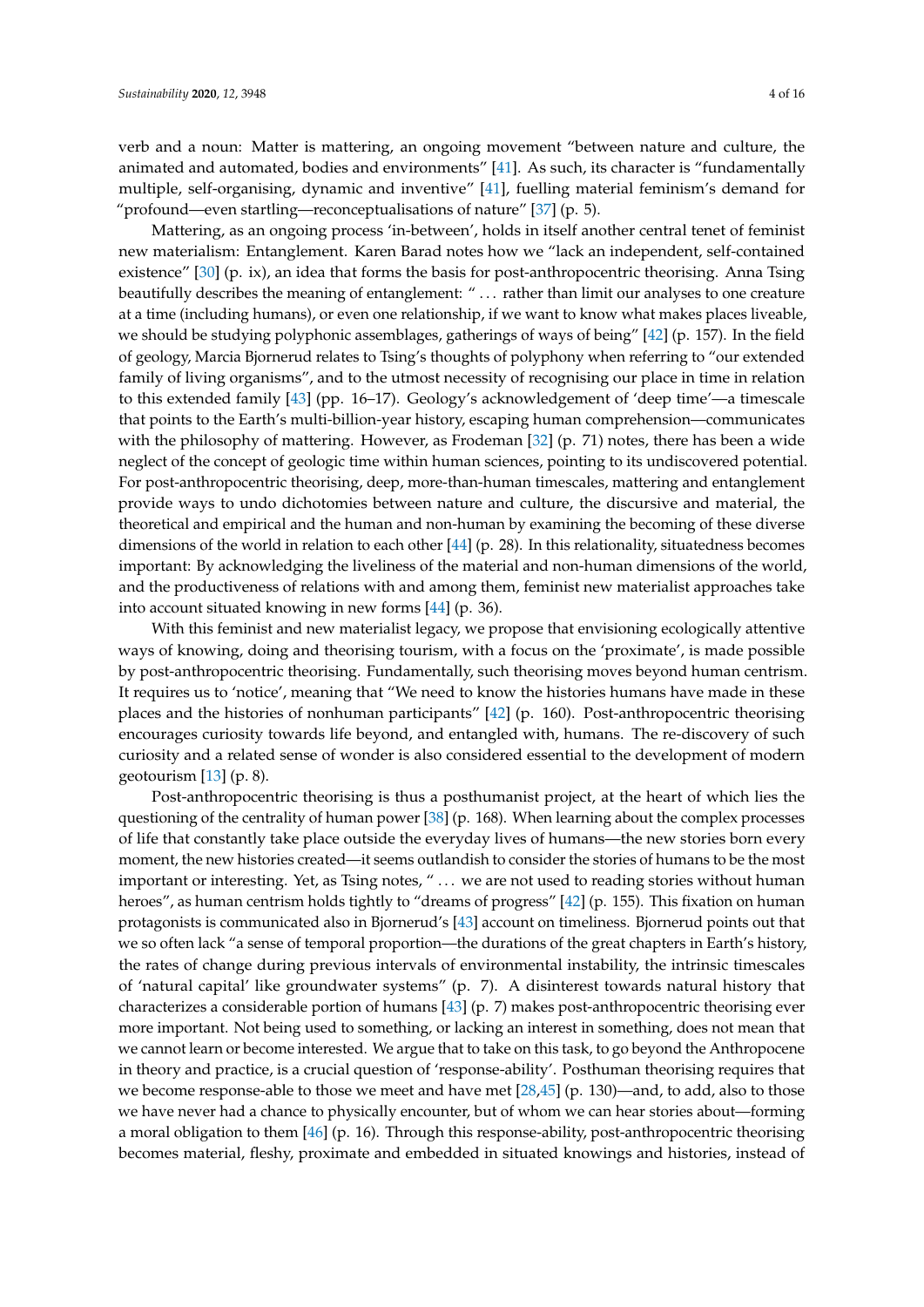something abstract and distant. It is grounded in matter that matters and holds agency "in the world's becoming, in its ongoing 'intra-activity'" 27] (p. 803).

With this focus and emphasis on matter, we have chosen three concepts that guide us in our post-anthropocentric theorising of proximity and proximity tourism. Each of these three concepts—rhythmicity, vitality and care—highlights matter(ing), entanglement, relationality, historicity and situatedness in its own particular way, and as such provides potential analytical approaches to exploring proximity. The selection of these analytical concepts has a story of its own. This story weaves together feminist new materialist theoretical heritage and the very history of our research group. The concepts allow us to analyse, understand and structure proximity and geotourism in ways that have not existed until this day in the field of tourism research. The concepts work thus both as philosophical guidelines and as practical anchors, encouraging us to pause and listen. They also challenge us in understanding the tourism experience under scrutiny: Rocks and stones, which are generally considered inanimate, gain new life when approached, for example, through the concept of vitality. This challenges us to widen our understanding of what vitality genuinely means and how vitality becomes organised temporally and collectively.

*Rhythmicity* allows us to highlight how more-than-human co-living is conditioned by a range of cosmic and technological rhythms [\[47\]](#page-15-14); proximity tourism assumes a different, slower rhythm than does mass tourism [\[48](#page-15-15)[–50\]](#page-15-16), while *geo,* as a basis for geotourism, brings us back to "our deep roots and permanent entanglement with Earth's history" [\[43\]](#page-15-10) (p. 16). Rhythmicity makes us think about our place in time, and geology helps us, following Bjornerud, to 'fathom' deep time, which is "arguably geology's single greatest contribution to humanity" [\[43\]](#page-15-10) (p. 16). Post-anthropocentric theorising also entails an understanding according to which non-humans are attributed with *vitality* and agency [\[31](#page-14-24)[,37](#page-15-4)[,46](#page-15-13)[,51\]](#page-15-17). This draws attention to the self-organising vitality of all living systems and helps, as Rosi Braidotti [\[34\]](#page-15-1) suggests, to disrupt the prevailing hierarchy between earthly beings, providing a way to decentre the human. The notion of *care*, in turn, directs us to consider the ethical relation between human and non-human agents. As Maria Puig de la Bellacasa [\[29\]](#page-14-21) aptly notes: "Care is a human trouble, but this does not make of care a human-only matter" (p. 2), directing us to notice multiple forms of caring relations. These relations are not conceived through normative moralistic visions of care, understood rather as always open and situated [\[46](#page-15-13)[,52](#page-15-18)[,53\]](#page-15-19).

#### **3. Method**

In our discussion of these three core theoretical concepts, we lean on the walking-with method [\[35](#page-15-2)[,54\]](#page-15-20) and apply it to an example of a geo walk, arranged in the Pyhä-Luosto National Park in the Finnish Lapland. The national park constitutes a mundane surrounding for our research group, as the national park is situated approximately 150 kilometres from our hometown. We usually visit the park for personal and work-related day trips, staying at the university's base, which is situated at the border of the national park, when we organise research seminars and field courses at the park. Therefore, the park forms for us a fruitful surrounding to explore different ways of thinking, doing and researching proximity. Here, we have chosen to concentrate on the example of the geo walk because it enables us to become attuned to our shared histories with and from the Earth, as we discussed in the introduction.

When producing empirical materials related to the geo walk, we have proceeded in line with the core ideas of the walking-with method. Walking-with is movement-with—movement that invites rhythmic, temporal and affective dimensions into our social-scientific inquiry; that is, dimensions related to our core concepts. Thus, the method enables us to highlight sensuous and rhythmic interrelations [\[55\]](#page-15-21) (p. 183) and ways of becoming attentive to the ordinariness of our surroundings while walking [\[35\]](#page-15-2) (p. 20). Central to our methodological approach is the practice of sensitising, thinking-with and being open to the ways that more-than-human entanglements manifest in the particular context in which the geo walk takes place [\[56](#page-15-22)[,57\]](#page-15-23).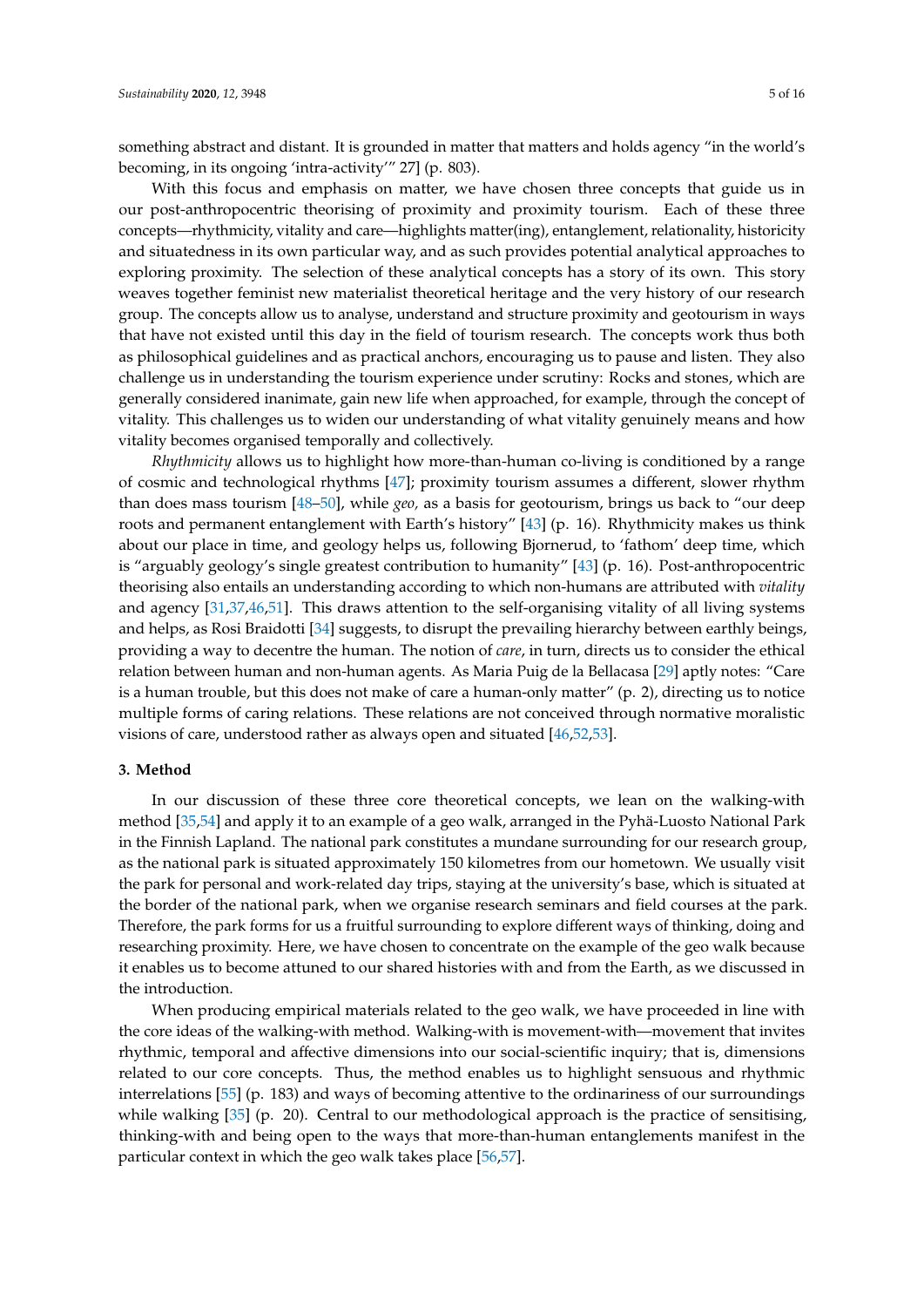In practice, two of the authors participated in a geo walk in in September 2019. The walk was organised by the local visitor centre and was guided by an experienced geologist. It began with a one-hour lecture explaining the geological history of the area and then proceeded through the park for some eight kilometres, following the trails. The authors walked with the other participants, chatted with them and with the guide, made observations, ate snacks and took photographs. They touched rocks and stones, letting their bodies be affected by them, and felt the slippery wooden duckboards or rocky trails under their boots. While driving back home, they shared their experiences, and they wrote out a research diary the following day. They also linked their own embodied and emplaced experiences with emerging geo-social literature [\[58,](#page-15-24)[59\]](#page-15-25) that considers the various ways the geologic and social intertwine.

In what follows, we use the empirical insights gained during the walk to reflect on and illustrate what proximity tourism after the Anthropocene could mean and how it could offer a way to respond to the current growth-oriented paradigm underlying tourism. We analyse the geo walk through the notions of rhythmicity, vitality and care, and in the analytical sections that follow, we start with a narrative from the geo walk and follow it with theoretical reflection, in which we entwine new materialist literature with our empirical insights.

#### **4. Rhythmicity**

#### *4.1. Empirical Insights*

We were sitting in the auditorium of the Naava visitor centre of Pyhä-Luosto National Park with some 20 other people, participating in the geologic walk. We had arrived a bit late, as we were in a hurry again. We took a breath to calm our bodies down and focused on listening to Peter, an experienced geologist, talk about the geological history of the region and the Earth. It soon became clear that our human species, which has enjoyed a very short existence on the geological timeline, does not play much of a role at the geological scale. A good reminder to us, habituated to think of history as human history. Peter's figures and diagrams threw us into deep time: Millions and billions of years run in front of our eyes as geological processes, episodes, epochs, eras, travelling lithospheric plates, ice ages and more followed each other. The rhythms of deep time and the busy, minute-based schedules of our everyday lives entangled and clashed in our bodies. We felt a bit troubled, if not amused; our habituated rhythms were suddenly disrupted.

During the lecture, we gradually began to grasp what had happened before the 35 km long range of hills and fells took the forms that we now know and experience. The fells are the remains of ancient mountains that eroded and shrunk via geological processes over about two billion years, contributing to the appearance of various rock types and the formation of gorges in the park. During the late ice age—not so long ago by geological standards—the region was covered by three kilometres of ice. That is hard to even imagine. The border of the retreating glacier reached Pyhätunturi Fell around 10,000 years ago, and the melting glacier formed the crust, soil, rocks and fells of the park. The ancient rhythms and movements of various earthly matter started to become more tangible to us.

Today, the park attracts an increasing number of domestic and international travellers. The flow of travellers follows the rhythms defined by institutional arrangements (e.g., vacation periods) and the seasons (e.g., winter seasons and seasonal weather conditions). These rhythms play a part in building and changing the shapes and forms of the fells: The movements of walkers and skiers may change the places of rocks and widen the trails, shifting the landscape. Then again, the very same seasonal and weather-based issues that control the rhythms of the travellers likewise shape the geological landscape. The arctic rhythm of winter and summer seasons with its alteration of snow, cold, sun, melting snow and water erodes the fells continuously. The permafrost, for instance, lifts some rocks up and breaks others down. This process is just so slow that it is hard to notice. It is no wonder, therefore, that it is so common to consider rocks as stable and still. Yet, as Elisabeth Povinelli reminds us, "we think something is enduring because we can't see or don't experience the constant wobbling" [\[60\]](#page-15-26) (p. 182).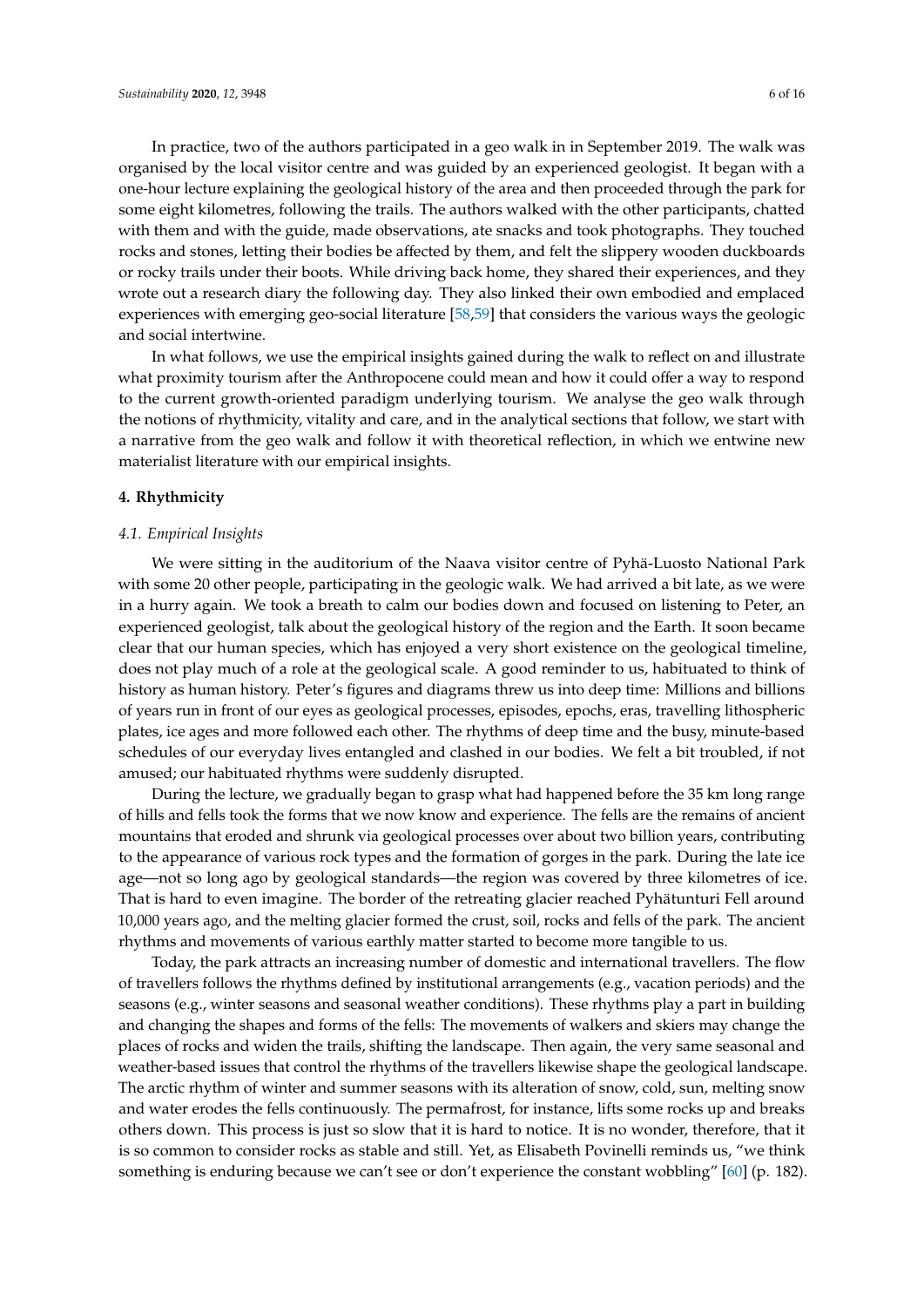The rhythms of geological forces are different from those of humans; still, they entangle in this very geo walk.

After the lecture, we went to walk in the park. Peter's talk made the landscape's geological processes seem alive. We could image the way the melting ice, waterfalls and ancient glacial river broke their way through the mountains, billions of years old, eroding them into the low, round fells—how the volume of the flowing water transferred rocks, shaping their figures, making tremendous noise on their way. The park turned into a place full of events, noise and movement. Simultaneously, our bodies felt still and peaceful. We were attuned to the rhythms of the rocks: Their seemingly still rhythm made us stop and feel the stillness. Now, each time we walk at the bottom of the Isokuru gorge, surrounded by massive amounts of rock, we stop to admire the view and sense the atmosphere. Such an experience may also change the very basic rhythm of human life, that of breathing. 'Breath-taking' is more than an expression.

The walk also sensitised us to noticing different types of rocks. There are not only rocks, but particular rocks. In geological terms, we distinguished quartzite and conglomerate, for instance, and the way the shapes of the rocks tell their story: Round rocks have been rolling longer through the ancient rivers. We also learned to read the story of the lichen on top of the rocks. A rock full of lichen has stayed in the same place for centuries, while a 'clean' rock has been 'recently' moved from somewhere. Perhaps the most significant rocks we saw on our walk were those displaying well-preserved ripple marks—a memento of the waves of a sea situated in the park some 1.3 million years ago. They lured us to touch them. We let our fingers slip over the smooth ripples, feeling the rhythm of ancient waves. We touched the past, and the past touched us. We also sensitised ourselves to seeing and admiring rocks that somehow appeared fun, beautiful or remarkable to us due to their particular shape or size. One looked like a seal, another like a monster.

Finally, the quality and quantity of rocks also gave rhythm to the very practice of walking—the pace and tempo of our walking changed in accordance with the rocks on the ground. Duckboards provided a relatively stable ground for walkers, while rocky stones were difficult, especially for those of us habituated to walking on paved streets. Rocks are uneven; their surfaces may be slippery. Rocks may slow down our walking, or invite us to stop, to stay on the ground, to feel it, either standing or sitting. Walking, in this sense, is walking with the rhythm of rocks.

#### *4.2. Theoretical Reflections*

In previous new materialist studies, the entangled nature of human and more-than-human rhythms is brought up, for example, in Olivia Davies' and Kathleen Riach's [\[33\]](#page-15-0) study on bee-work. They observe that, for hobbyists, bee-work is like a 'multispecies choreography', where the work is in tune with the locations and movements of the bees. They also note that in large-scale apicultures, the inspection process is hurried, disrupting the fluid movement, which illustrates the human-centred, industrial development of bee-work. This contradictory nature of cosmic and capitalist rhythms is analysed especially by Henri Lefebvre [\[47\]](#page-15-14), who develops a rhythmanalytical approach together with his wife Catherine Régulier. This approach, the 'rhythmanalysis' method, invites us to attune ourselves towards the situated and embodied nature of rhythms.

Rhythmanalysis takes rhythm and the dynamics between time and space as its starting point [\[61\]](#page-16-0). The approach concentrates on the interferences between cyclical and linear time [\[47\]](#page-15-14). In rhythmanalysis, cyclical time refers to the natural and cosmic rhythms to which humans have been exposed from the beginning of time through to the development of modern civilisation. In modernity, their repetition continues, but instead of natural rhythms, the repetition is based on technology, work and production, which constitute linear repetition [\[62\]](#page-16-1) (p. 87); [\[63\]](#page-16-2) (p. 6). Hence, linear repetition may resemble a cyclical rhythm, but it can never become an actual rhythm [\[47\]](#page-15-14). The rhythmanalytic approach enables attentiveness to specific aspects of rhythms, such as the multiplicity and uniqueness of particular rhythms, how rhythms unite with one another in everydayness, how they are discordant and how harmony is formed by the innumerable rhythms present in the body [\[47\]](#page-15-14) (p. 16); [\[64\]](#page-16-3) (p. 150).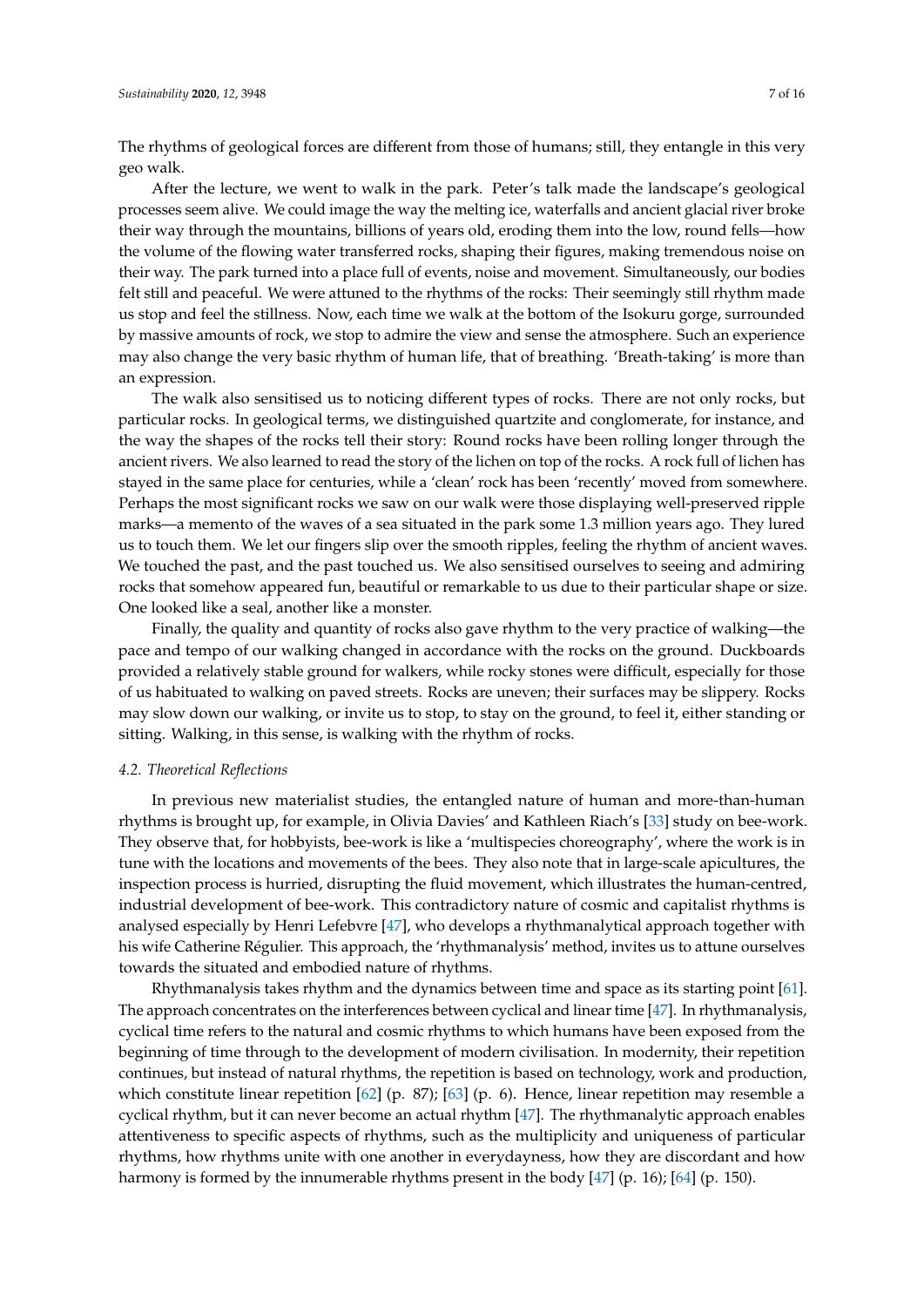Attuning ourselves to the rhythms of the rocks during the geo walk allowed us to slow down. Slowing down can be seen as a counteraction to hectic everyday life and capitalist rhythms (as well as growth-orientation)—however, it can also be considered an act of allowing our bodies to perceive the interfaces of diverse rhythms in and around us. Thus, slowing down enables us to perceive the nuances of more-than-human agency, and it makes visible how diverse agencies are entangled in our proximate surroundings. Attuning ourselves to the rhythms of rocks also sensitises us to noticing different types of rocks and the different levels of history that are materialised in the landscape. It allows us likewise to become proximate with the particulars surrounding us and to learn the history and present of these particulars. This may also make us strive for common futures. Attuning ourselves to the rhythms of rocks can, for example, help us to perceive how arctic rhythms are materialised in particular rocks, making us strive to better understand the dynamics causing the rhythms and how our own actions impact and entangle with these rhythms, creating new histories. Rhythms lead us to a sense of timefulness [\[43\]](#page-15-10)—a poly-temporal worldview—including "a feeling for distances and proximities in the geography of deep time" (p. 17). Bjornerud [\[43\]](#page-15-10) considers this poly-temporal worldview vital to creating a more sustainable future in the era of the Anthropocene. Geo walks provide one opportunity to understand and become sensitive to poly-temporality and timefulness. This focus on rhythms and temporalities can also invite surprising, even reversed, notions of the rhythmic entanglement of rocks and humans; described by Bjornerud in her prologue on timefulness on the Svalbard islands in the Norwegian arctic, the remains of human history on the islands, human-made artefacts, seem to her older and shabbier than the ancient mountains, which are robust and vital [\[43\]](#page-15-10) (p. 5). Acknowledging this rhythmic interplay is essential when our aim is to reach out for accounted, situated knowings that acknowledge the relationalities of the more-than-human world.

#### **5. Vitality**

#### *5.1. Empirical Insights*

While walking in the national park, we were compelled to wonder at, and experience, the vitality of the rocks. We, and many others, commonly consider rocks to be stable, inert and passive matters —as reflected in commonplace sayings such as 'rock solid'. Yet, Peter's talk about geological processes concretised what we have been learning while familiarising ourselves with the geo-social literature. Rocks are vital, 'lively'; they evolve, change and move. This liveliness often goes unnoticed in the expansive timeline of geology, as we discussed earlier. While walking, the theoretical idea of the vitality of materiality thus became lively to us. We understood that rocks are lively also in the sense that they are agentic, acting on and with us, agency emerging as the effect of configurations of human and nonhuman forces. Rocks and stones shaped and framed our doings, guiding how and where to walk, where to put our feet while taking steps. Rocks and stones are also agentic in the sense that they have the power to attract visitors, as Pyhä-Luosto National Park exemplifies so well. Last year (2019), 169,700 visitors came to the park (https://[www.metsa.fi](https://www.metsa.fi/kayntimaarat)/kayntimaarat). The world is full of similar examples—the Grand Canyon, for instance, provides a case in point.

While walking behind the group of participants, one of us started talking about the inspiring question raised by anthropologist Hughes Raffles [\[65\]](#page-16-4): What can a rock do? A short reflection on our own experiences rendered visible the fact that rocks and stones can do a lot. For example, they can heal, as in the case of stone therapy. In other words, rocks affect. The very nature of the body means that it is continuously affecting and affected by other bodies—including non-human bodies, since "organic and inorganic bodies all are affective", as Bennett [\[66\]](#page-16-5) (p. xii) reminds us. When relating to the rocks, a body's agentic capacity may be changed—strengthened, impressed, effectuating perhaps a change of mood. We experienced this change while walking with the rocks; they (and our entire surroundings) made us relax, as they have done so many times before. We felt, indeed, livelier, more vital.

We continued wondering how the very vitality of this particular region we were visiting is largely dependent on these rocks. The fells and rocks, and the preceding geological processes, make touristic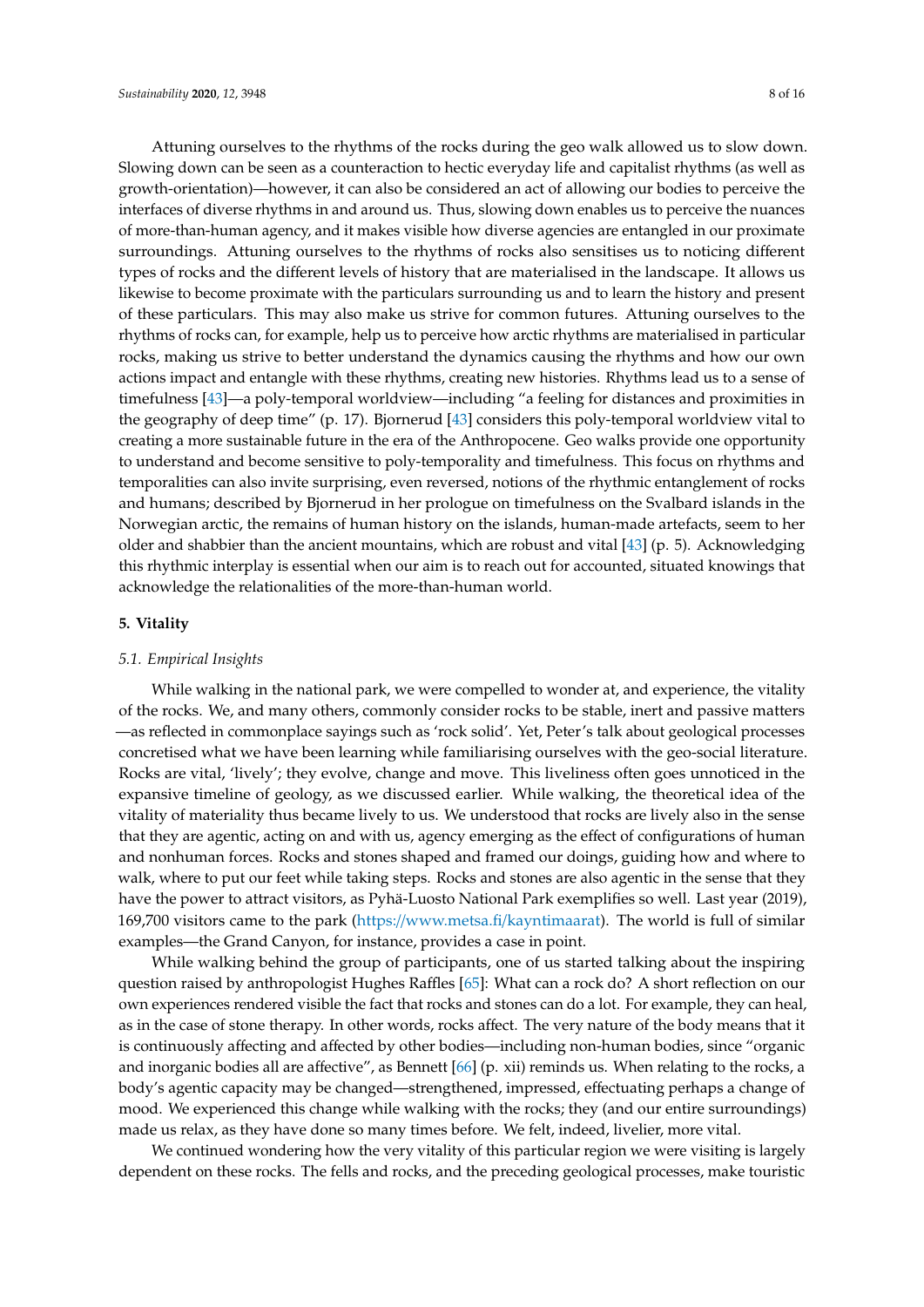activities possible in the first place. The livelihood of the region has rocky roots, so to speak. As a result, we can now go to a restaurant for dinner, ski on the tracks or go downhill skiing, climb with a professional guide, and so on. Many local people derive their living from the rocks, indirectly or directly, like those working in the nearby Lampivaara amethyst mine. Besides providing livelihood for humans, these rocks and stones enable many different types of lichens to live and provide nests for snakes, insects and some birds. Going further, all of life, and all earthlings, are entirely dependent on rocks, stones and minerals. This dependency includes our affluent way of life: Even the mobile phone with which we take photos while walking consists of some thirty minerals. This might open up a space for considering rocks and stones with appreciation and care. As Bennett notes: "The ethical task at hand is to cultivate the ability to discern nonhuman vitality, to become perpetually open to it" [\[66\]](#page-16-5) (p. 14). The walk cultivated our abilities to discern the vitality of rocks and to become open to it, making us see surroundings that were familiar to us in a new light.

#### *5.2. Theoretical Reflections*

In new materialist literature, the notion of vitality draws attention to the self-organising vitality of all living systems [\[34\]](#page-15-1). This shift entails blurring the boundaries among what we in the era of the Anthropocene might consider living, semi-living and non-living [\[46\]](#page-15-13) (p. 112–113). Braidotti [\[34\]](#page-15-1) suggests that the concept of vitalist materialism constitutes "the core of a posthuman sensibility that aims at overcoming" (p. 55–56). Her idea of vitality draws inspiration from Baruch Spinoza's notion of a monistic universe, which puts in question dualistic oppositions between matter and humans, nature and culture. Spinoza's monistic worldview aims at creating non-dialectical understandings of materialism itself, and it has enabled further definitions of matter as vital and self-organising. It is these monistic premises of the Spinozist legacy that Braidotti uses as a building block for a posthuman theory that escapes anthropocentrism. In Braidotti's thinking, monism, the unity of all living matter and post-anthropocentrism are connected as a general frame of reference for contemporary subjectivity [\[34\]](#page-15-1) (p. 57).

Braidotti's vitalist approach to living matter displaces the boundary between the portion of life that has been traditionally reserved for the human and the wider scope of non-human life, also known as *zoe*. Braidotti [\[34\]](#page-15-1) (p. 60) calls attention to the non-human, dynamic, transversal and vital force of life that reconnects previously segregated species, categories and domains. For her, this life, this zoe, is an inhuman force that stretches beyond life. Indeed, Braidotti does not settle for a drastic restructuring of human relations with animals, but suggests that the post-anthropocentric shift requires a planetary, zoe- and geo-centred perspective—that is, a reconfiguring of our relationship to the complex habitat we used to call 'nature'. By complex habitat, Braidotti [\[34\]](#page-15-1) (p. 81) refers to the 'milieu' of human and non-human inhabitants of this particular planet. Within Spinoza's monistic framework, this concept means that we are all part of 'nature' [\[67\]](#page-16-6). Hence, Braidotti [\[34\]](#page-15-1) (p. 82) encourages us to envision a geo-centred subject as a transversal entity, an enlarged sense of community, encompassing humans, animals and the earth as a whole. This task requires questioning the hierarchical idea of human exceptionalism and letting go of the need to dominate and control nature. It requires recognising zoe and vitality in places, beings and things that we have overlooked in the past.

In a similar vein, Mick Smith engages with rocks as the earth's continental drifters that constitute the thin lithospheric crust that keeps travelling across the planet, on which all of us earthlings are entirely dependent [\[31\]](#page-14-24) (p. 165). While our current global economy is busy carving its effect into this crust [\[31\]](#page-14-24), tourism in the post-Anthropocene would mean travelling and living with the rocks. Perhaps it would mean being in transition, like mountains that "grow and move, flow and shrink and perish—eroded by water and ice, exploding in volcanic ecstasies, melting and slipping back into the torrid heat of the Earth's mantle" [\[31\]](#page-14-24) (p. 165)? Transition, Bjornerud [\[43\]](#page-15-10) notes, is something that future geologists are taught to understand as the essence of rocks from the early stages of their education: "Rocks are not nouns but verbs—visible evidence of processes: A volcanic eruption, the accretion of a coral reef, the growth of a mountain belt. Everywhere one looks, rocks bear witness to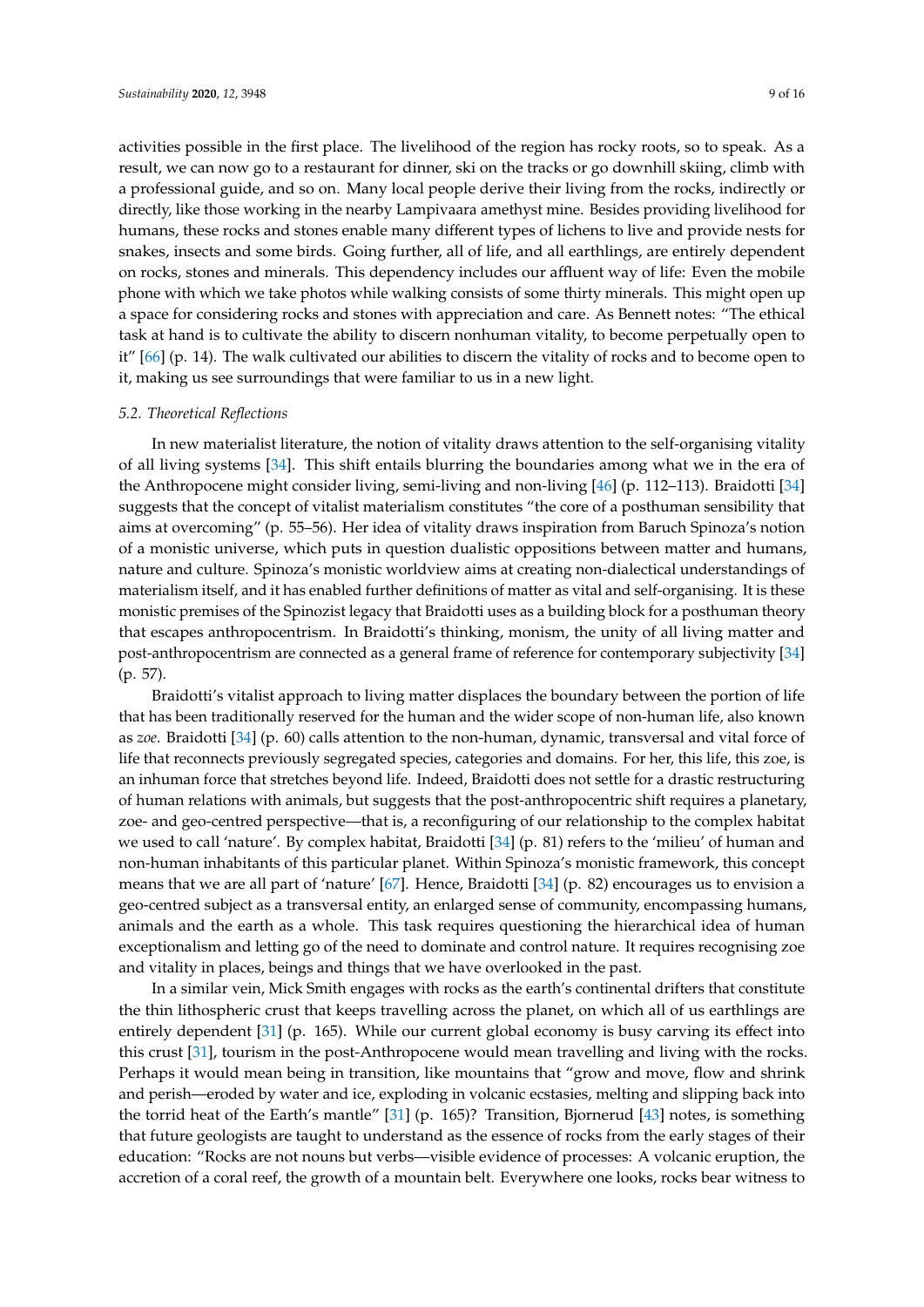events that unfolded over long stretches of time" [\[43\]](#page-15-10) (p. 8). Smith [\[31\]](#page-14-24) (p. 166) suggests that being proximate with geological remnants, like rocks and fossils, enables us to recall something from the past back into life in the present. That is, it lets past lives matter by 'breathing new life' into them.

#### **6. Care**

#### *6.1. Empirical Insights*

Our walk took place in a national park managed by Metsähallitus, a state-owned enterprise whose task is to take care of and protect the various earthly creatures inhabiting the park. While walking, we therefore saw several noticeboards that advised us how to move, where to move and what is and is not allowed to be done in the park. There were, for instance, boards that told us that it is forbidden to go to some places during certain periods of time to protect rare flora, and others that told us that making a fire and camping is allowed only in marked places.

Besides these instructions, the material arrangements of the park articulate care. The duckboards, for example, prevented us from harming the fragile nature of the national park; at the same time, they mediated the encounter between our bodies and the rocks. For instance, while walking at the bottom of Isokuru gorge, we stepped on stable wooden planks instead of on the floating stones. The stable planks felt safer under our feet, which were used to walking on asphalt or indoors [\[68\]](#page-16-7). As the wooden planks are wide at some parts of the trail, they also enable disabled bodies to visit the park, as well as families with small children in strollers. Different groups of people are thus taken care of. This includes animal companions as well, dogs in particular. We saw many dogs during our walk, and one of the participants let us know that the wooden planks are comfortable for dogs' paws, whereas those made of metal are not—even though they would last longer than wooden ones. We therefore started to wonder whether humans were caring for humans, or for human companions, by covering the difficult parts of the paths to make them more easily accessible for visitors. Is it the human that aims to minimise the erosion of the rocks and to maintain the wellbeing of the rocks, or are the wooden planks caring for the visitors?

Besides institutionalised care in the form of protection, guidelines and prohibitions, we noticed other forms of care—and disruptions of care—while walking through the trail. In particular, we paid attention to the human-made piles of stones that stood next to trails. At first glance, the habit of making a pile of some three to five stones seems rather 'innocent', or even cute; yet, on second thought, it is a violent act. It speaks to the human desire to leave a trace of his or her visit. It also tells us about ignorance of the rules of the park, and of the consequences of the act on the biodiversity surrounding the rocks. The lichen on the surface of a stone takes hundreds of years to grow, and the stone may afford shelter for several tiny creatures. Then, all of a sudden, a human hand moves it away—presumably without any ethical thought. The customer manager of the park that we had met earlier told us that she developed a habit of deconstructing the piles while trekking in the park. "Should we do the same?" we think. The habit of making piles of stones is relatively common among trekkers, and at some fells and mountains, they are important guides, helping trekkers to avoid getting lost. However, here, they have no such function. On the contrary, as the local newspaper Lapin Kansa writes on June 6, 2019: "The piling of stones compares to littering".

During the winter season, the rocks are protected under the snow, we discuss while driving back home; or are they? We know that some like to do back-country skiing in the gorge—even though it is forbidden. The avalanches that skiing may bring about might cause the movement of rocks and thereby change the living conditions of the unique mosses and flowers growing there. So many seem to care merely for the human experience, leaving other creatures and beings unnoticed, we both silently think. At almost the same time, the inspiring quote from Maria Puig de la Bellacasa [\[29\]](#page-14-21) comes to our minds: "Care is a human trouble, but this does not make of care a human-only matter" (p. 2). Caring relations with earthly creatures matter.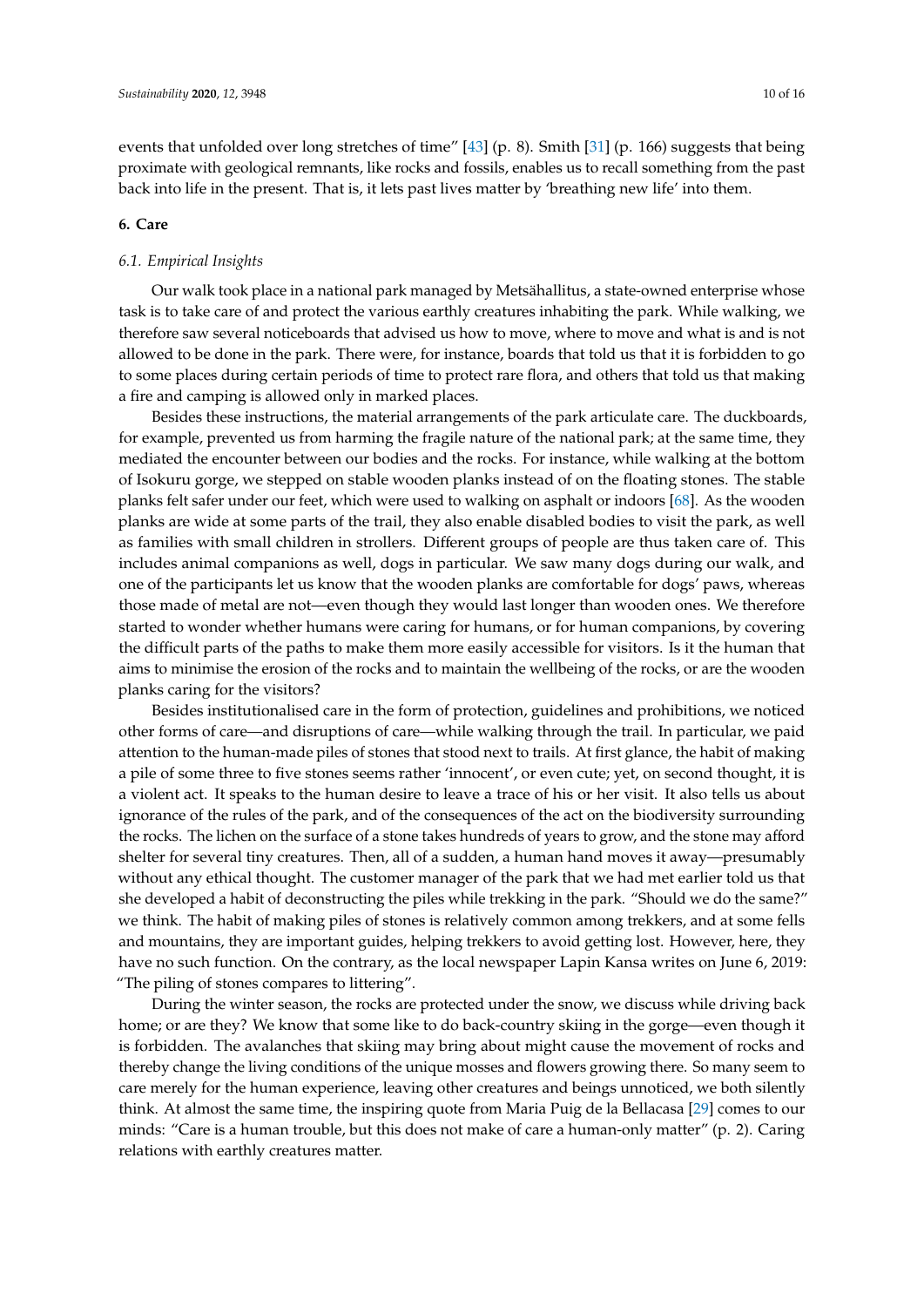Care pushes us to think-with. Care—who am I walking with? Care—whose path am I crossing? Care—whose presence can I sense, and whose can I not? This response-ability cannot be chosen—we become response-able [\[28\]](#page-14-22). The question is, how do we act, not merely react, thereafter? Care cannot be described as something normative and easily explained: It is always open and situated [\[46,](#page-15-13)[52,](#page-15-18)[53\]](#page-15-19). Puig de la Bellacasa notes how "(c)ertainly any notion that care is a warm pleasant affection or a moralistic feel-good attitude is complicated by feminist research and theories about care" [\[52\]](#page-15-18) (p. 2). What does this mean? Care is open: There are always different viewpoints and elements of care that conflict with one another. Care is situated: There is no universal 'answer' to questions of care, and sometimes care means different things in the same places [\[52\]](#page-15-18) (p. 1). Moreover, care is ethics. Care is entanglement. Care is more than human. Care is matter. What then do we accomplish with thinking about, and with, care?

For Puig de la Bellacasa, care is significant "for thinking and living in more-than-human worlds" [\[52\]](#page-15-18) (p. 1). For her, care is speculative ethics (p. 69). Care invites us to acknowledge, and be curious about, our more-than-human world. Living in a more-than-human world means we are, day after day, minute after minute, in the midst of ethically charged encounters, entanglements and clashes with others. Moreover, our relations with others do not only 'involve care'; "care is relational per se": "Caring and relating share ontological resonance" (p. 69). These encounters are care-laden, as "[c]are is omnipresent, even through the effects of its absence" (p. 1). Puig de la Bellacasa notes that "for interdependent beings in more-than-human entanglements, there has to be some form of care going on somewhere in the substrate of their world for living to be possible" (p. 5; see also p. 70). Care is unavoidably, ontologically more than human by nature.

Moreover, feminist philosophy leads us to consider care—always rooted in ethics—as a prerequisite for life in a messy, complex compost of more-than-human relationalities [\[28](#page-14-22)[,42](#page-15-9)[,52\]](#page-15-18). Our first consideration of care, relevant for our study, points to the caring aspect of care—the actual, practical acting of/with care. Following Haraway [\[28\]](#page-14-22), care is about taking responsibility and facing our response-ability with/in our world. Caring—not only in the maternal sense—is becoming response-able with the creatures we encounter [\[28\]](#page-14-22). Care is taking responsibility for our actions and encounters with others. Even more so, it demands action, 'maintenance work', to make affectivity. As 'part of situations of care', becoming caring—as an active verb, becoming response-able—is thus more than a moral intention: To 'care about', instead of 'caring for' [\[52,](#page-15-18)[69\]](#page-16-8) (p. 5).

Institutionalised care as part of the geo walk experience is one form of the 'maintenance work' of care, taking the form of materialised protection, guidelines and prohibitions in the national park. It is the active practising of care. This, however, does not suggest caring ought to be considered an obligation, which would de-naturalise its existence [\[52\]](#page-15-18) (p. 70). This principle applies even when the maintenance of nature parks is mediated by law and regulations. There is no regulation that obliges one to deconstruct the tourist-made piles of stones in national parks. This form of practising response-ability is situated and non-normative. It happens through the embodied engagement of the member of the staff of the nature park with the more-than-human community inhabiting the nature parks. It is a caring relation that encompasses respect, attentiveness and more-than-human solidarity.

Post-anthropocentric understanding of care thus includes a realisation that care is not a human-only matter, even when it is 'human trouble' [\[29\]](#page-14-21) (p. 2). A recognition of humans as (only one) part of more-than-human assemblages and thus constitutive only through others allows us to notice multiple forms of caring relations. Caring takes place in various forms, spaces, histories and stories on the more-than-human planet. Trees care for each other, as do bears, birds, butterflies and worms. Humans are part of this caring worlding process: Humans can take care of worms, too. Bees take care of humans while pollenating plants and making the world a liveable place. Not all caring processes are identifiable or rationalisable. However, they make up an ongoing common worlding built upon relationality [\[28\]](#page-14-22).

Lastly, caring points to proximity and distance. What does it mean to care in close proximity with others? What does it mean to care from a distance? Caring for, as a less mutual and entangled realm of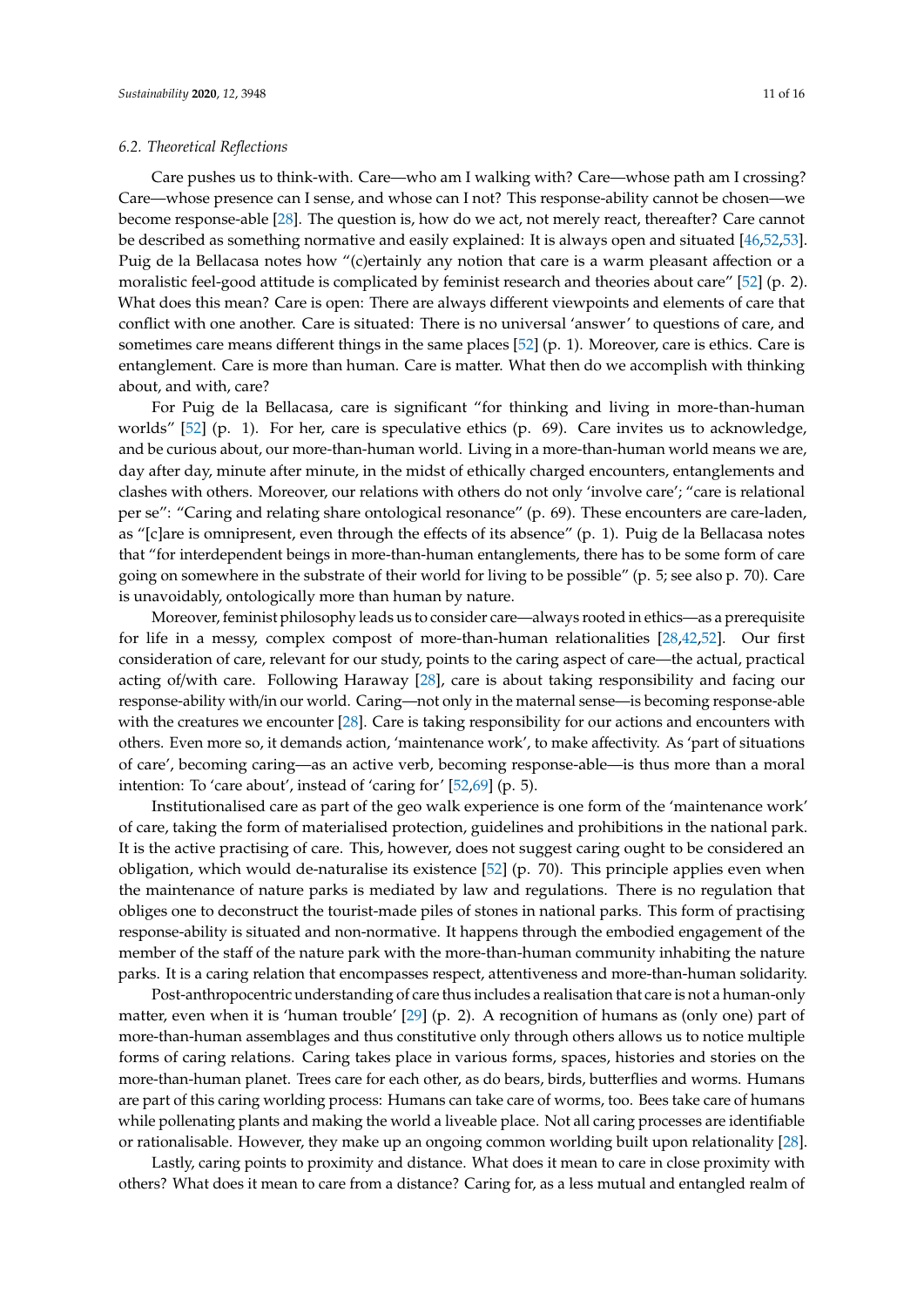caring than that of becoming response-able with, invites the possibility of caring from a distance. This possibly does not make caring worth any less—but it is different. Proximity invites a different kind of understanding of care. Care comes close: To the encounter, to the intimate, to the everyday. It pushes one to take responsibility. Proximity demands taking action—when proximate, things cannot be put aside, or at least not as easily. Proximity might also demand a slowing down in response-ability, as it did for the authors taking part in geo-walks. Caring with the proximate denies any quick answers or solutions.

#### **7. Conclusions**

In his writing on posthumanist tourism, Smith [\[31\]](#page-14-24) emphasizes the importance of being proximate with non-human others. He uses the example of human encounters with fossils, suggesting that keeping a fossil on one's palm can "help to re-envision links between traces of the past being(s), intensities of present experiences, and future oriented ecological concerns regarding the Anthropocene" [\[31\]](#page-14-24) (p. 167). According to Smith, these kinds of encounters can offer exemplary openings into our entanglements with the past, present and future in a way that can change our understanding fundamentally. In line with Smith, our aim in this paper has been to illustrate how we can learn about the complex processes of life constantly taking place proximate to us through touristic experiences. We have explored how we can sensitise ourselves both to the new stories that are being born every moment and to the new histories that are being created. We have deliberated how these moments of learning can be identified in a geotourism that intertwines non-living and living matter, science, histories, local communities and tourism. Our task has been to go beyond the Anthropocene in theorising proximity tourism, bearing in mind that posthuman theorising requires becoming response-able with those we meet. As a tool to reach beyond the Anthropocene, we have applied post-anthropocentric theory, and especially the feminist new materialist approach. With this approach, our focus has been on the liveliness of material, the situatedness of knowing and the productiveness of caring relations. Furthermore, we have chosen three concepts that carry new materialist heritage—rhythmicity, vitality and care—to discuss and illustrate potential analytical approaches to proximity tourism. Envisioning tourism in the post-Anthropocene requires both a conceptual creativity and a linguistic clarity that can create new collective imaginaries [\[34\]](#page-15-1). Hence, in our discussion of our three concepts, we have used the example of a geo walk in the Finnish Lapland to visualise the imaginaries we refer to. The empirical example of the geo walk has enabled us to experience glimpses of Braidotti's idea of geo-centred, monist subjectivity that encompasses humans, non-humans and the earth as the whole [\[34\]](#page-15-1) (p. 58).

Our empirical example has highlighted how the concept of rhythmicity makes visible the ways that the past, present and future become alive and entangled in our proximate surroundings. The concept also enables us to see how the rhythms of production and technology intertwine with cosmic rhythms [\[47\]](#page-15-14), urging us to move beyond a romantic idea of proximity tourism—beyond the idea of proximity tourism as some kind of pure connection with the more-than-human, separate from capitalist and growth-oriented rhythms. Instead, rhythmicity pushes us towards a conceptualisation of proximity in tourism as an entangled and situated way of slowing down in our surroundings and as an opportunity to learn about the particulars of our surroundings—particulars where the various rhythms and agencies intersect and intertwine. Slowing down, attuning, and learning can evoke care instead of resistance and avoidance.

Our idea of proximity tourism also resists the traditions depriving vitality from matter and reducing it to a mere substrate for human re-creation [\[46\]](#page-15-13). It calls for the recognition of human participation in a shared, vital materiality  $[66]$  (p. 14). As Bennett  $[66]$  further argues, "if we continue to see the things as passive objects, it encourages (and legitimises) us to ignore the vitality of matter and the lively powers of material formations. If rocks are only considered as 'resources' or 'threats' to humans (e.g., in earthquakes), then thinking with rocks as vital extends our ethical and political response" [\[54\]](#page-15-20) (p. 851).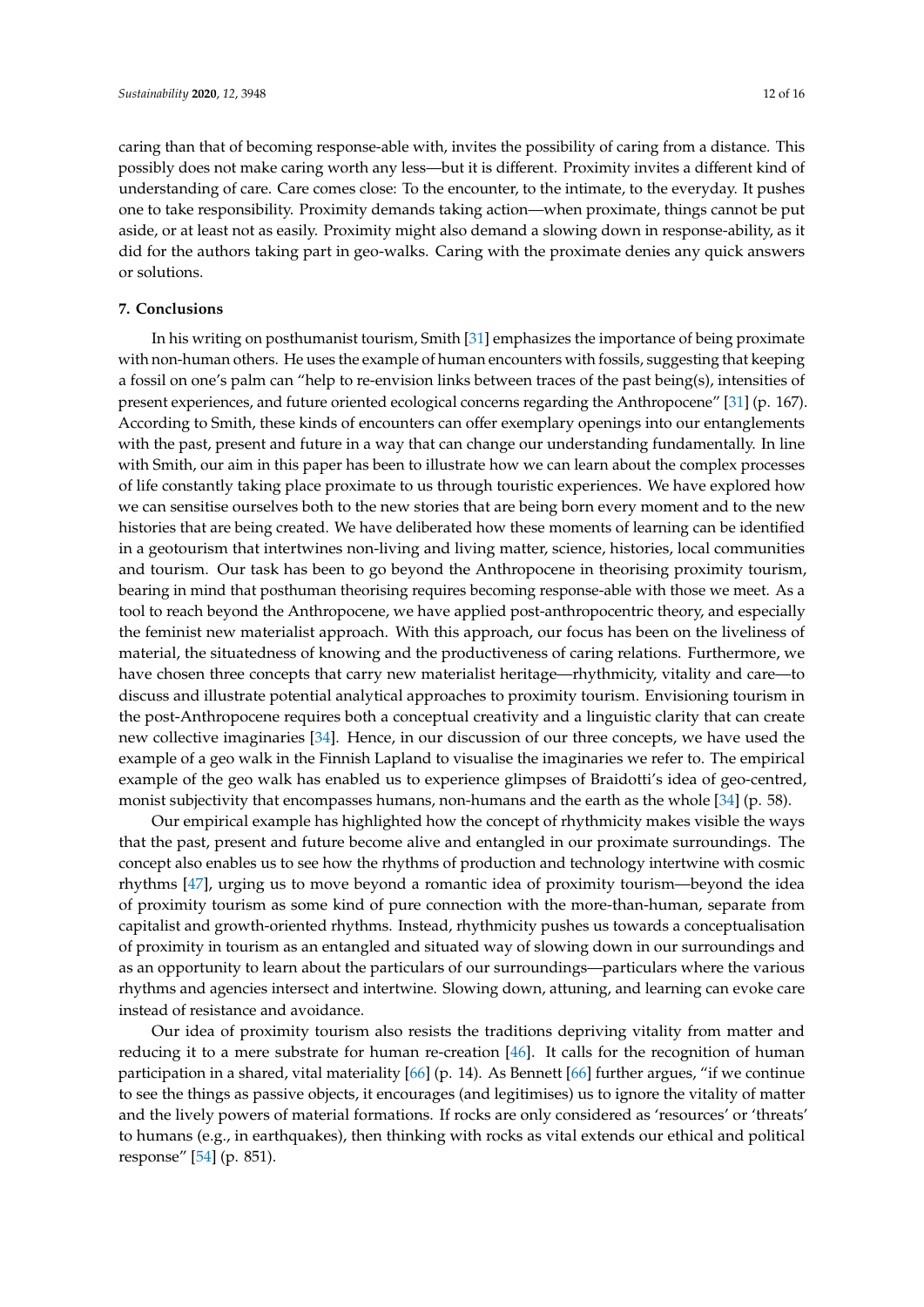Furthermore, reading the geo walk through the concept of care has invited us to see care as more than a human matter [\[52\]](#page-15-18). Care is grounded in ethics and ethico-politics and is present in post-anthropocentric tourism narratives and practices, such as the geo walk. On the geo walk, care manifests, to begin with, in the institutionalised practices of nature parks—practical acts of becoming response-able [\[28\]](#page-14-22)—as active processes of caring. Moreover, and most importantly, institutionalised practices of care entangle with other more-than-human caring relations, including those that take place without human influence. The concept of care has also invited us to consider proximity as a push to become response-able with the more-than-human planet we inhabit together with multiple others.

Martin Gren [\[24\]](#page-14-17) asks how the modern human condition, and the moderns' understanding of tourism, inevitably changes when we encounter "the Earth of the Anthropocene". While we have proposed proximity tourism as a vision of tourism after the Anthropocene, it can simultaneously be seen as a way of enhancing the common chances of surviving through the Anthropocene. In sum, we do not propose that proximity tourism should be considered a particular, distinct form of tourism. Instead, proximity tourism ought to be acknowledged as a sensitive way to orient ourselves within our everyday surroundings. Such an orientation considers different temporalities, entangled and vital materiality and the different manifestations of care in a more-than-human world. We thereby suggest that proximity tourism should not be developed in opposition to global mass tourism and capitalistic ideals of growth. Rather, the potential of proximity tourism lies in its dynamic and polymorphous, open-ended nature, making it possible for ideas of proximity to become part of other, existing forms of tourism and tourism discourses. Importantly, proximity tourism—equipped with a conceptualisation of proximity that goes beyond the Anthropocene—has the potential to transform the habituated ways of thinking about and practising tourism from within. It fosters the recognition of our inevitable relatedness with the more-than-human world, and this sensitising, we propose, might provide one possible way of practising tourism.

Moreover, a return to the geo—the Earth—can teach us a considerable amount about proximity. Geotourism is one way to rediscover a sense of wonder at the proximate [\[13\]](#page-14-6), not least by way of intertwining non-living and living matter, science stories, history, local communities and tourism. Rocks and landscapes start to gain new life—vitality—through stories that can be both scientific and mythical. Cultural associations of the geo bring the geological timespan—deep time—closer to humans grasped by an urban, technologised lifestyle [\[70\]](#page-16-9). To return to the geo is to turn to a home that is intensely *ours*, in a more-than-human sense—and thus, it plays a critical role in the imagining of tourism after the Anthropocene.

**Author Contributions:** All the authors have equally contributed to the development of the core idea and argument of the paper, as well as the theoretical framing. O.R. managed the writing process, and contributed particularly to the positioning of the study, to the development of 'rhythmicity' and to the conclusion section. T.S. was responsible for designing and writing the theoretical section. A.V. was responsible for analysing the empirical materials and writing the empirical vignettes. T.S. also actively participated in writing the section on 'care', while E.H. took responsibility for 'vitality'. They also contributed to drawing the conclusions. All authors have read and agreed to the published version of the manuscript.

**Funding:** This research was funded by Academy of Finland, grant number 324493.

**Conflicts of Interest:** The authors declare no conflict of interest.

#### **References**

- <span id="page-13-0"></span>1. Gren, M.; Huijbens, E.H. Tourism and the anthropocene. *Scand. J. Hosp. Tour.* **2014**, *14*, 6–22. [\[CrossRef\]](http://dx.doi.org/10.1080/15022250.2014.886100)
- <span id="page-13-1"></span>2. Gren, M.; Huijbens, E. *Tourism and the Anthropocene*; Routledge: London, UK, 2016.
- <span id="page-13-2"></span>3. Gössling, S.; Hall, C.M.; Peeters, P.; Scott, D. The future of tourism: Can tourism growth and climate policy be reconciled? A mitigation perspective. *Tour. Recreat. Res.* **2010**, *35*, 119–130. [\[CrossRef\]](http://dx.doi.org/10.1080/02508281.2010.11081628)
- 4. Gössling, S.; Scott, D.; Hall, C.M.; Ceron, J.-P.; Dubois, G. Consumer behaviour and demand response of tourists to climate change. *Ann. Tour. Res.* **2012**, *39*, 36–58. [\[CrossRef\]](http://dx.doi.org/10.1016/j.annals.2011.11.002)
- 5. Scott, D.; Hall, C.M.; Gossling, S. A report on the Paris Climate Change Agreement and its implications for tourism: Why we will always have Paris. *J. Sustain. Tour.* **2016**, *24*, 933–948. [\[CrossRef\]](http://dx.doi.org/10.1080/09669582.2016.1187623)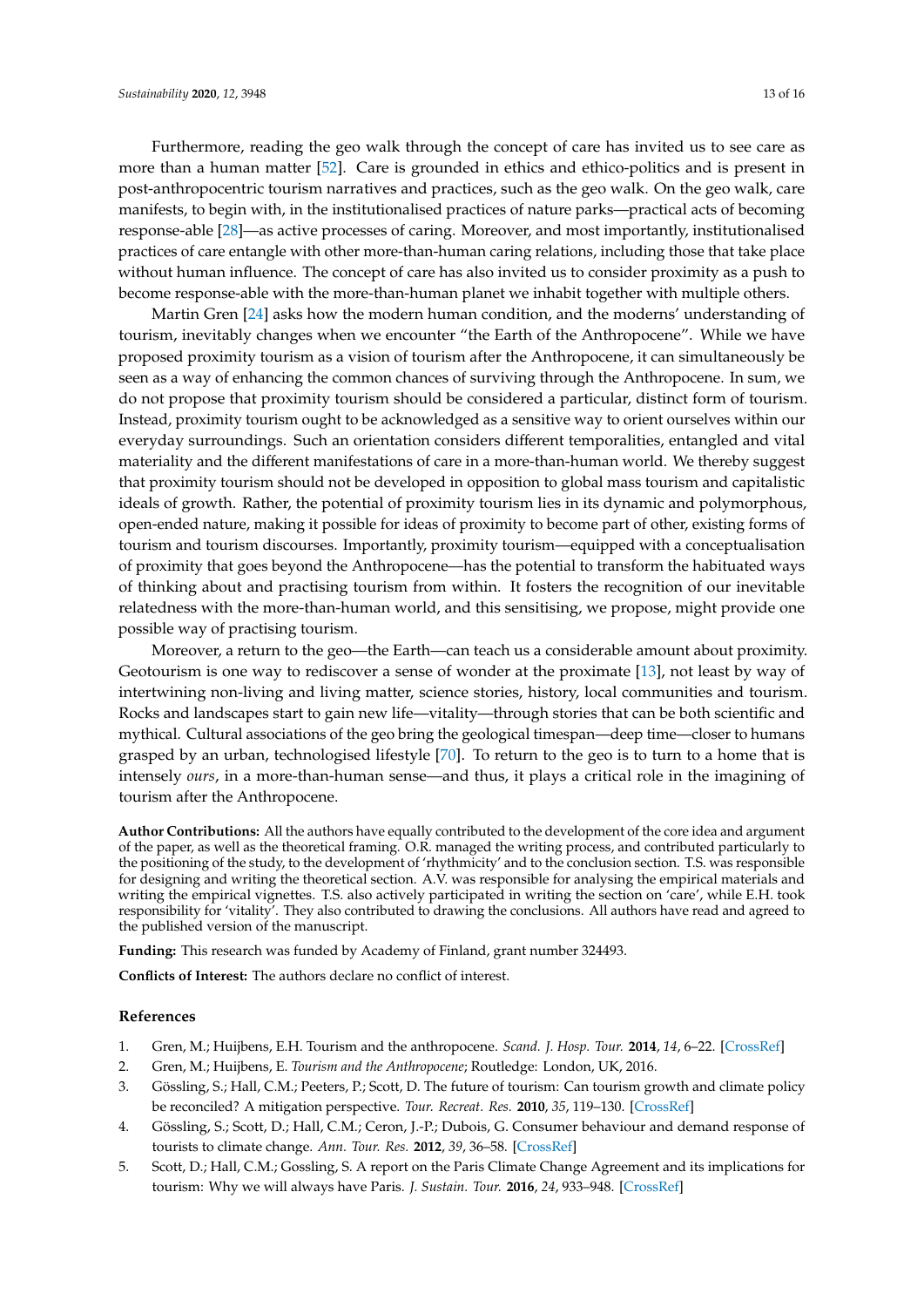- <span id="page-14-0"></span>6. Gössling, S.; Scott, D. The decarbonisation impasse: Global tourism leaders' views on climate change mitigation. *J. Sustain. Tour.* **2018**, *26*, 2071–2086. [\[CrossRef\]](http://dx.doi.org/10.1080/09669582.2018.1529770)
- <span id="page-14-1"></span>7. Scott, D.; Hall, C.M.; Gössling, S. Global tourism vulnerability to climate change. *Ann. Tour. Res.* **2019**, *77*, 49–61. [\[CrossRef\]](http://dx.doi.org/10.1016/j.annals.2019.05.007)
- <span id="page-14-2"></span>8. Banerjee, S.B. Who sustains whose development? Sustainable development and the reinvention of nature. *Organ. Stud.* **2003**, *24*, 143–180. [\[CrossRef\]](http://dx.doi.org/10.1177/0170840603024001341)
- <span id="page-14-3"></span>9. Heikkurinen, P. *Sustainability and Peaceful Coexistence for the Anthropocene*; Routledge: London, UK, 2017.
- <span id="page-14-4"></span>10. Moore, A. *Destination Anthropocene: Science and Tourism in The Bahamas*; University of California Press: Oakland, CA, USA, 2019.
- <span id="page-14-5"></span>11. Allan, M. Geotourism: An opportunity to enhance geoethics and boost geoheritage appreciation. *Geol. Soc. Lond. Spéc. Publ.* **2015**, *419*, 25–29. [\[CrossRef\]](http://dx.doi.org/10.1144/SP419.20)
- 12. Aquino, R.; Schanzel, H.; Hyde, K.F. Unearthing the geotourism experience: Geotourist perspectives at Mount Pinatubo, Philippines. *Tour. Stud.* **2017**, *18*, 41–62. [\[CrossRef\]](http://dx.doi.org/10.1177/1468797617717465)
- <span id="page-14-6"></span>13. Gordon, J.E. Geoheritage, geotourism and the cultural landscape: Enhancing the visitor experience and promoting geoconservation. *Geosciences* **2018**, *8*, 136. [\[CrossRef\]](http://dx.doi.org/10.3390/geosciences8040136)
- <span id="page-14-7"></span>14. Hollenhorst, S.J.; MacKenzie, S.H.; Ostergren, D.M. The trouble with tourism. *Tour. Recreat. Res.* **2014**, *39*, 305–319. [\[CrossRef\]](http://dx.doi.org/10.1080/02508281.2014.11087003)
- <span id="page-14-8"></span>15. Jeuring, J.; Diaz-Soria, I. Introduction: Proximity and intraregional aspects of tourism. *Tour. Geogr.* **2016**, *19*, 4–8. [\[CrossRef\]](http://dx.doi.org/10.1080/14616688.2016.1233290)
- <span id="page-14-9"></span>16. Jeuring, J.; Haarsten, T. The challenge of proximity: The (un)attractiveness of near-home tourism destinations. *Tour. Geogr.* **2017**, *19*, 118–141. [\[CrossRef\]](http://dx.doi.org/10.1080/14616688.2016.1175024)
- <span id="page-14-10"></span>17. Kastenholz, E. 'Cultural proximity' as a determinant of destination image. *J. Vacat. Mark.* **2010**, *16*, 313–322. [\[CrossRef\]](http://dx.doi.org/10.1177/1356766710380883)
- <span id="page-14-11"></span>18. Hall, C.M.; Ram, G.; Shoval, N. *The Routledge International Handbook of Walking*; Routledge: New York, NY, USA, 2018.
- <span id="page-14-12"></span>19. Peeters, P.; Dubois, G. Tourism travel under climate change mitigation constraints. *J. Transp. Geogr.* **2010**, *18*, 447–457. [\[CrossRef\]](http://dx.doi.org/10.1016/j.jtrangeo.2009.09.003)
- <span id="page-14-13"></span>20. Müller, D.; Hoogendoorn, G. Second homes: Curse or blessing? A review 36 years later. *Scand. J. Hosp. Tour.* **2013**, *13*, 353–369. [\[CrossRef\]](http://dx.doi.org/10.1080/15022250.2013.860306)
- <span id="page-14-14"></span>21. Fish, J. Living geoparks in an emerging ecological civilization: A constructive postmodern perspective. *Int. J. Geoheritage* **2013**, *1*, 39–53.
- <span id="page-14-15"></span>22. Martini, G. Geological heritage and geo-tourism. In *Geological Heritage: Its Conservation and Management*; Barettino, D., Wimbledon, W.A.P., Gallego, E., Eds.; Instituto Technológico Geominero de España: Madrid, Spain, 2000; pp. 147–156.
- <span id="page-14-16"></span>23. Peppoloni, S.; Bilham, N.; Di Capua, G. Contemporary geoethics within the geosciences. In *Exploring Geoethics*; Springer International Publishing: Cham, Switzerland, 2019; pp. 25–70.
- <span id="page-14-17"></span>24. Gren, M. Mapping the Anthropocene and tourism. In *Tourism and the Anthropocene*; Gren, M., Huijbens, E., Eds.; Routledge: London, UK, 2016; pp. 171–188.
- <span id="page-14-18"></span>25. Haraway, D. *When Species Meet*; University of Minnesota Press: Minneapolis, MN, USA, 2008.
- <span id="page-14-19"></span>26. Díaz Soria, I.; Llurdés Coit, J. Thoughts about proximity tourism as a strategy for local development. *Cuad. Tur.* **2013**, *32*, 65–88.
- <span id="page-14-20"></span>27. Barad, K. Posthumanist performativity: Toward an understanding of how matter comes to matter. *Signs* **2003**, *28*, 801–831. [\[CrossRef\]](http://dx.doi.org/10.1086/345321)
- <span id="page-14-22"></span>28. Haraway, D. Staying with the trouble. Making kin in the chthulucene; Duke University Press: Durham, UK; London, UK, 2016.
- <span id="page-14-21"></span>29. Puig de la Bellacasa, M. *Matters of Care: Speculative Ethics in More than Human Worlds*; University of Minnesota Press: Minnesota, USA, 2017.
- <span id="page-14-23"></span>30. Barad, K. *Meeting the Universe Halfway: Quantum Physics and the Entanglement of Matter and Meaning*; Duke University Press: Durham, UK; London, UK, 2007.
- <span id="page-14-24"></span>31. Smith, M. The Anthropocene: The eventual geo-logics of posthuman tourism. In *New Moral Natures in Tourism*; Grimwood, B.S.R., Caton, K., Cooke, L., Eds.; Routledge: London, UK, 2018; pp. 164–180.
- <span id="page-14-25"></span>32. Frodeman, R. Hermeneutics in the field: The philosophy of geology. In *The Multidimensionality of Hermeneutic Phenomenology. Contributions to Phenomenology*; Springer: Cham, Switzerland, 2014; Volume 70.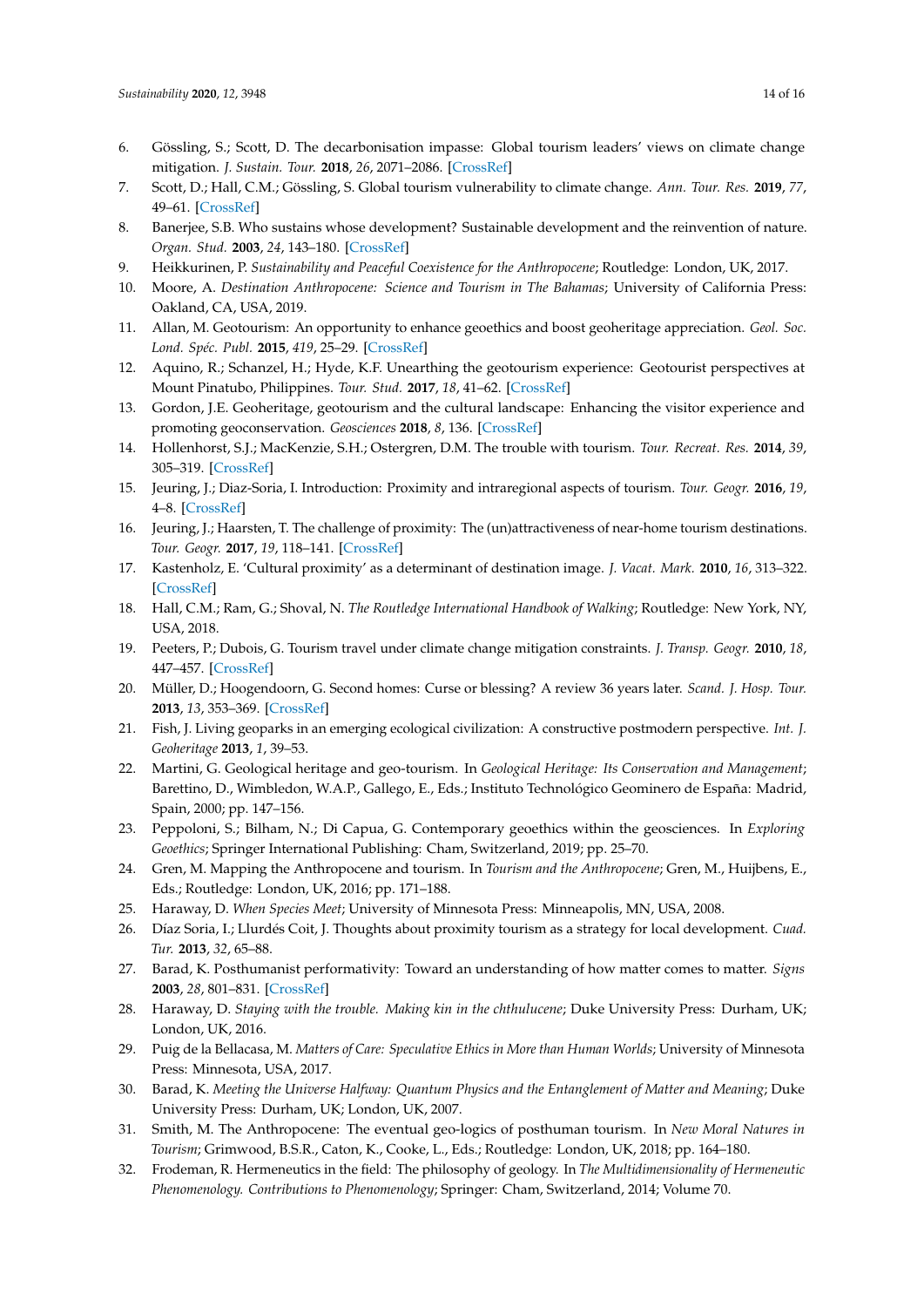- <span id="page-15-0"></span>33. Davies, O.; Riach, K. From manstream measuring to multispecies sustainability? A gendered reading of bee-ing sustainable. *Gend. Work. Organ.* **2018**, *26*, 246–266. [\[CrossRef\]](http://dx.doi.org/10.1111/gwao.12245)
- <span id="page-15-1"></span>34. Braidotti, R. *The Posthuman*; Polity Press: Cambridge, UK, 2013.
- <span id="page-15-2"></span>35. Springgay, S.; Truman, S.E. *Walking Methodologies in a More-Than-Human World: WalkingLab*; Routledge: London, UK, 2018.
- <span id="page-15-3"></span>36. Salmela, T.; Valtonen, A. Towards collective ways of knowing in the Anthropocene: Walking-with multiple others. *Matkailututkimus* **2019**, *15*, 18–32. [\[CrossRef\]](http://dx.doi.org/10.33351/mt.88267)
- <span id="page-15-4"></span>37. Alaimo, S.; Hekman, S. *Material Feminism*; Indiana University Press: Bloomington, IN, USA, 2008.
- <span id="page-15-5"></span>38. Hamilton, L.; Taylor, N. *Ethnography after Humanism. Power, Politics and Methods in Multi-Species Research*; Palgrave Macmillan: London, UK, 2017.
- <span id="page-15-6"></span>39. Grusin, R. Introduction: Anthropocene feminism. An experiment in collaborative theorizing. In *Anthropocene Feminism*; Grusin, R., Ed.; University of Minnesota Press: Minneapolis, London, UK, 2017; pp. xii–xix.
- <span id="page-15-7"></span>40. Revelles-Benavente, B.; Ernst, W.; Rogowska-Stangret, M. Feminist new materialisms: Activating ethico-politics through genealogies in social sciences. *Soc. Sci.* **2019**, *8*, 296. [\[CrossRef\]](http://dx.doi.org/10.3390/socsci8110296)
- <span id="page-15-8"></span>41. Coleman, R.; Page, T.; Palmer, H. Feminist New Materialist Practice: The Mattering of Methods. Mai: Feminism & Visual Culture 2019, Focus Issue Intro. Available online: https://[maifeminism.com](https://maifeminism.com/feminist-new-materialisms-the-mattering-of-methods-editors-note/)/feminist[new-materialisms-the-mattering-of-methods-editors-note](https://maifeminism.com/feminist-new-materialisms-the-mattering-of-methods-editors-note/)/ (accessed on 17 March 2020).
- <span id="page-15-9"></span>42. Tsing, A.L. *The Mushroom at the End of the World. On the Possibility of Life in Capitalist Ruins*; Princeton University Press: Princeton, NJ, USA, 2015.
- <span id="page-15-10"></span>43. Bjornerud, M. *Timefulness-How Thinking like a Geologist Can Help to Save the World*; Princeton University Press: Princeton, NJ, USA, 2018.
- <span id="page-15-11"></span>44. Leppänen, T.; Tiainen, M. Feministisiä uusmaterialismeja paikantamassa: Materian toimijuus etnografisessa taiteen- ja kulttuurintutkimuksessa. *Sukupuolentutkimus-Genusforskning* **2016**, *29*, 27–44.
- <span id="page-15-12"></span>45. Despret, V. The Body We Care for: Figures of Anthropo-zoo-genesis. *Body Soc.* **2004**, *10*, 111–134. [\[CrossRef\]](http://dx.doi.org/10.1177/1357034X04042938)
- <span id="page-15-13"></span>46. Zylinska, J. *Minimal ethics for the Anthropocene*; Open Humanities Press: Ann Arbor, MI, USA, 2014.
- <span id="page-15-14"></span>47. Lefebvre, H. *Rhythmanalysis. Space, Time and Everyday Life*; Continuum: London, UK, 2004. First published in 1992 as *Élements de rythmanalyse*.
- <span id="page-15-15"></span>48. Rantala, O.; Valtonen, A. A rhythmanalysis of touristic sleep in nature. *Ann. Tour. Res.* **2014**, *47*, 18–30. [\[CrossRef\]](http://dx.doi.org/10.1016/j.annals.2014.04.001)
- 49. Varley, P.J.; Semple, T. Nordic slow adventure: Explorations in time and nature. *Scand. J. Hosp. Tour.* **2015**, *15*, 73–90. [\[CrossRef\]](http://dx.doi.org/10.1080/15022250.2015.1028142)
- <span id="page-15-16"></span>50. Rantala, O. With the rhythm of nature: Reordering everyday life through holiday living. In *Theories of Practice in Tourism*; Halkier, H.L.J., Ren, C., Eds.; Routledge: London, UK, 2019; pp. 58–76.
- <span id="page-15-17"></span>51. Barad, K. Getting real: Technoscientific practices and the materialization of reality. *Di*ff*er. J. Fem. Cult. Stud.* **1998**, *10*, 87–128.
- <span id="page-15-18"></span>52. De La Bellacasa, M.P. 'Nothing comes without its world': Thinking with care. *Sociol. Rev.* **2012**, *60*, 197–216. [\[CrossRef\]](http://dx.doi.org/10.1111/j.1467-954X.2012.02070.x)
- <span id="page-15-19"></span>53. Pullen, A.; Rhodes, C. Ethics, embodiment and organizations. *Organization* **2014**, *22*, 159–165. [\[CrossRef\]](http://dx.doi.org/10.1177/1350508414558727)
- <span id="page-15-20"></span>54. Springgay, S.; Truman, S.E. Stone Walks: Inhuman animacies and queer archives of feeling. *Discourse Stud. Cult. Politi-Educ.* **2016**, *38*, 851–863. [\[CrossRef\]](http://dx.doi.org/10.1080/01596306.2016.1226777)
- <span id="page-15-21"></span>55. Vannini, P. Non-representational ethnography: New ways of animating lifeworlds. *Cult. Geogr.* **2014**, *22*, 317–327. [\[CrossRef\]](http://dx.doi.org/10.1177/1474474014555657)
- <span id="page-15-22"></span>56. Höckert, E.; Rantala, O. A new materialistic reading of proximity tourism. *Tour. Cult. Commun.*. Submitted manuscript.
- <span id="page-15-23"></span>57. Rantala, O.; Valtonen, A.; Salmela, T. Walking-with rocks: With care. In *Reimagining Ethics and Politics of Space for the Anthropocene*; Valtonen, A., Rantala, O., Farah, P., Eds.; Edward Elgar Publishing: Cheltenham, UK, forthcoming.
- <span id="page-15-24"></span>58. Clark, N.; Yusoff, K. Geosocial formations and the Anthropocene. *Theory Cult. Soc.* **2017**, *34*, 3–23.
- <span id="page-15-25"></span>59. Palsson, G.; Swanson, H.A. Down to earth. Geosocialities and geopolitics. *Environ. Humanit.* **2013**, *8*, 149–171. [\[CrossRef\]](http://dx.doi.org/10.1215/22011919-3664202)
- <span id="page-15-26"></span>60. Povinelli, E.A.; Coleman, M.; Yusoff, K. An Interview with Elizabeth Povinelli: Geontopower, Biopolitics and the Anthropocene. *Theorycult. Soc.* **2017**, *34*, 169–185. [\[CrossRef\]](http://dx.doi.org/10.1177/0263276417689900)